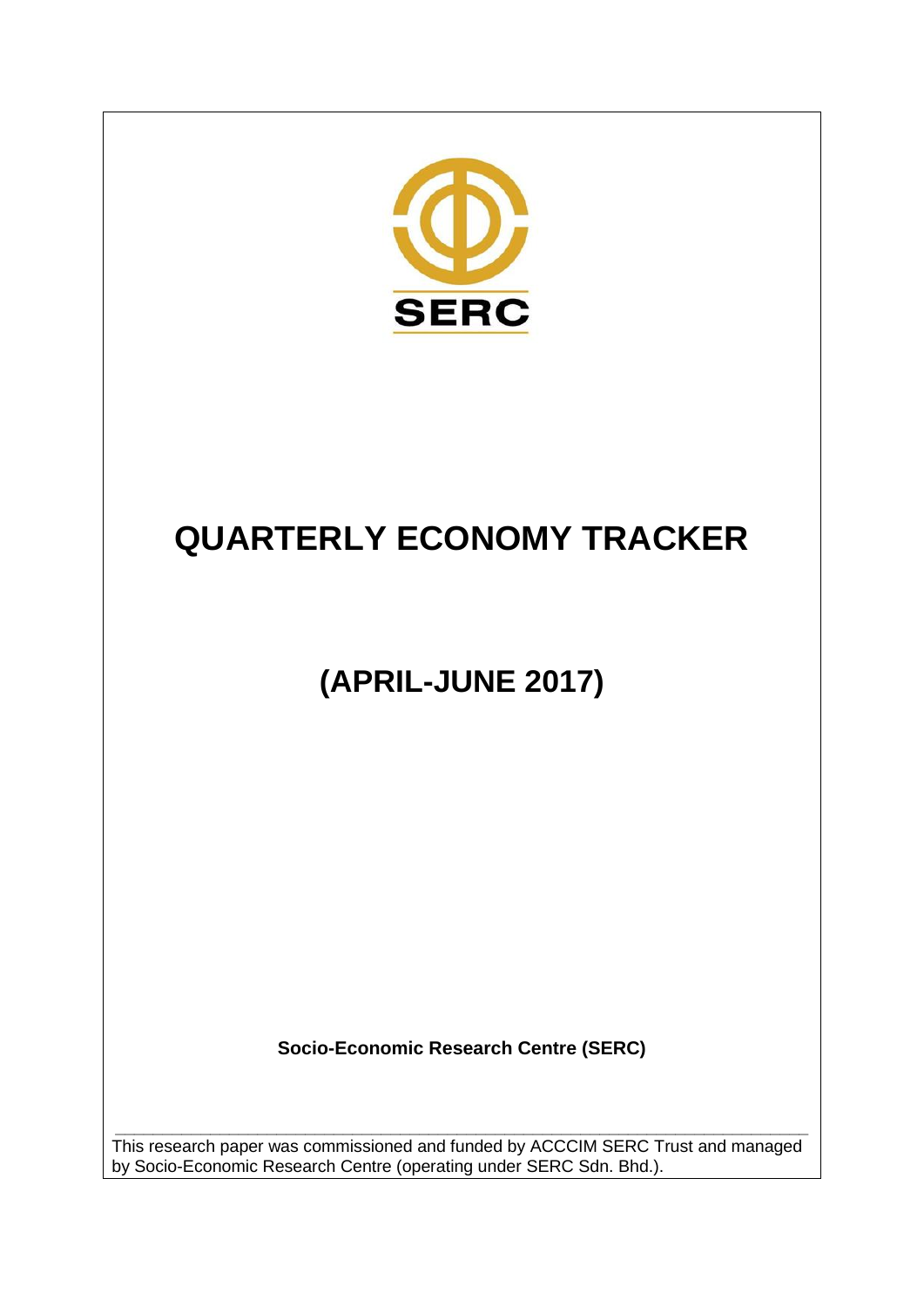| Socio-Economic Research Centre (SERC)  |                           |  |  |  |  |  |  |
|----------------------------------------|---------------------------|--|--|--|--|--|--|
| <b>Executive Director</b>              |                           |  |  |  |  |  |  |
| Mr. Lee Heng Guie                      | - hglee@acccimserc.com    |  |  |  |  |  |  |
| <b>Head of Research</b>                |                           |  |  |  |  |  |  |
| Ms. Sum Kum Mooi                       | - kmsum@acccimserc.com    |  |  |  |  |  |  |
| <b>Researcher</b>                      |                           |  |  |  |  |  |  |
| Mr. Goh Kong Jun                       | - kigoh @acccimserc.com   |  |  |  |  |  |  |
| Mr. Lee Soon Thye                      | - stlee@acccimserc.com    |  |  |  |  |  |  |
| <b>Administrative and IT Executive</b> |                           |  |  |  |  |  |  |
| Ms. Vicki Lai Mun Yee                  | - vickilai@acccimserc.com |  |  |  |  |  |  |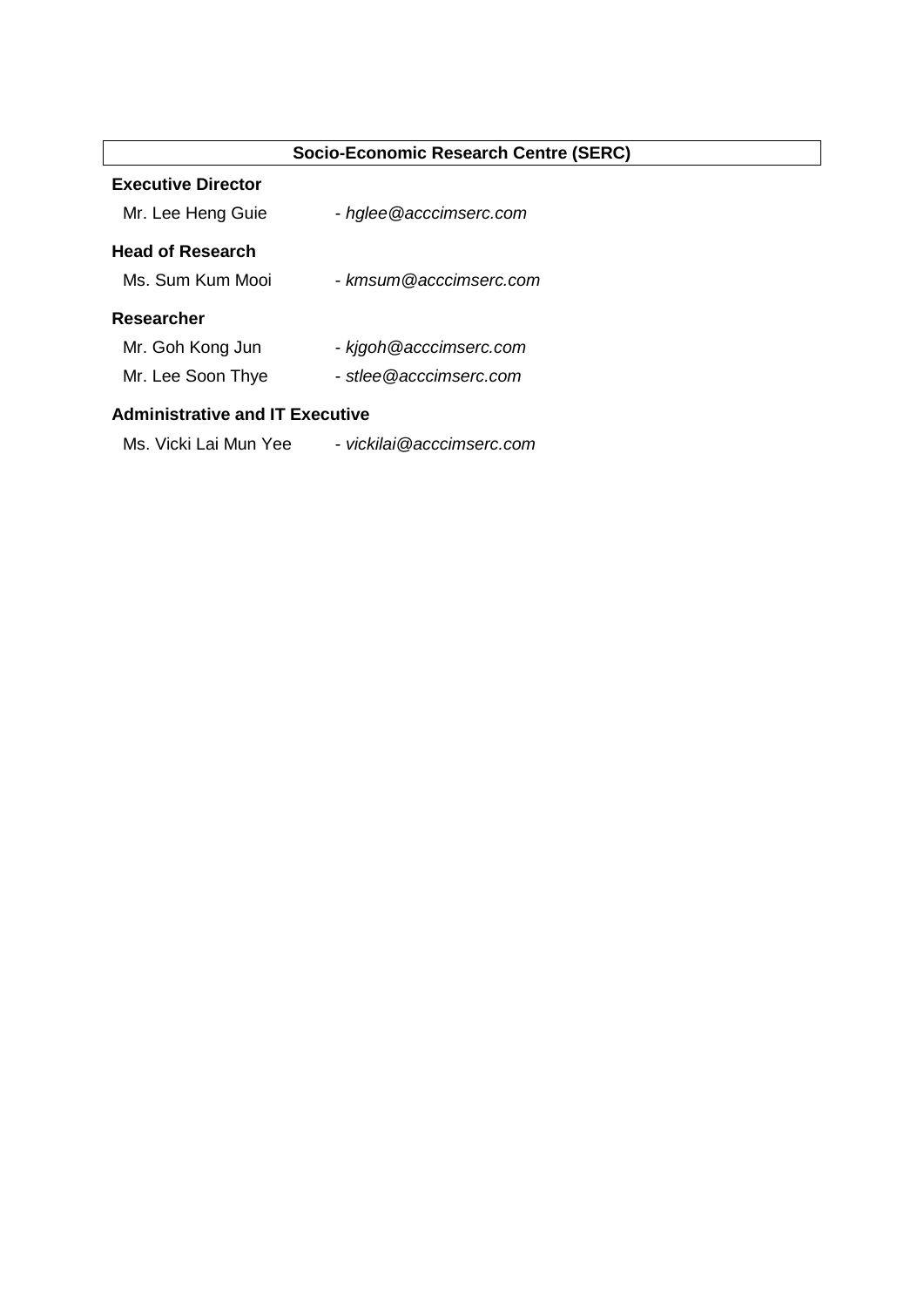# **QUARTERLY ECONOMY TRACKER (APR-JUN 2017)**

### **Executive Summary**

# **A. GLOBAL ENVIRONMENT**

- **Still going steady**. Despite the US economy started on a weak note in 1Q17, which is not unusual, the global economy should stay on course to show a better performance this year. High frequency current and lead indicators, namely, the OECD Composite leading index, global Purchasing Managers' indices for manufacturing and services as well as semiconductor sales continued to firm up, cementing positive optimism about the global growth. Investors' optimism in global equities generally remained intact. Bouts of market volatility associated with intermittent doubts about the Trump's shaping of economic policies, especially the outcome of the inward-looking policies and much awaited tax reforms. Some controversial issues surrounding the White House also spooked the market.
- **2017-18 global growth estimates tweaked higher**. The International Monetary Fund (IMF) raised global growth forecast for 2017 but warns about protectionism. Global growth is expected to reach 3.5% this year (from 3.4% previously) and 3.6% in 2018. However, the IMF warned that risks to global growth remain to the downside with structural issues such as low productivity growth and high-income inequality holding back economic development. Pressures for the inward-looking policies are increasing in advanced economies. The US economy is expected to expand 2.3% this year, up from 1.6% in 2016. China's growth forecast is raised to 6.6% in 2017 and 6.2% in 2018. However, it warned the economy is over-relying on government stimulus and credit to maintain growth. The persistent resource misallocation raises the risk of a disruptive adjustment in China.
- **Global central banks' dovish comments signal an end to easy-money era?** Though the Federal Reserve (Fed) is on track to move interest rates at a measured pace, it remains a challenging task for the Fed to continue normalising its interest rate whilst shrinking its balance sheet so as not to disrupt the economic recovery. The speed at which the Fed raises interest rates will depend on the level of fiscal stimulus and tax reform creates significant inflationary pressure. In the eurozone, the ECB removed reference to further rate cuts though it is too early to end its asset purchase programme. Bank of Japan offers no hint of future rate rises as it battles to reach the inflation target of 2.0%.
- **Political, policy, regulatory and geopolitical risks at play**. The threat of protectionism, the unexpected aggressive stance of the US monetary policy, regulatory barriers, geopolitical tensions in the Middle East, domestic political scenes in some advanced economies, including the on-going UK Brexit negotiations as well as rising terrorism threats represent a substantial drag on the global economic outlook.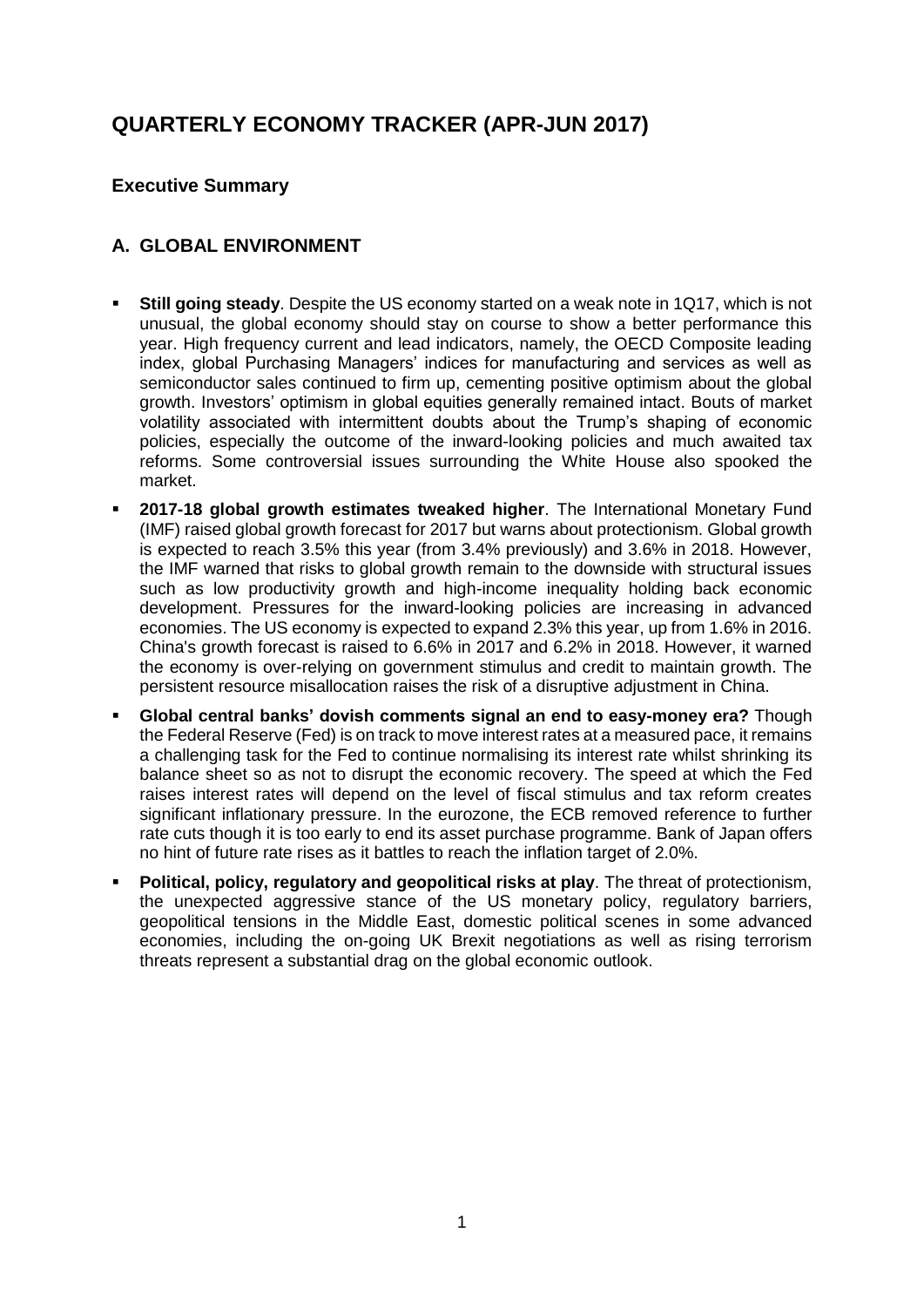# **B. MALAYSIA'S ECONOMIC PERFORMANCE AND OUTLOOK**

- **The economy gets off to a surprisingly strong start in 1Q17.** The Malaysian economy gained stronger traction to grow by 5.6% yoy in 1Q17 from 4.5% in 4Q16, lifted by sturdier domestic demand (7.7% in 1Q vs. 3.2% in 4Q16) and higher exports (9.8% in 1Q vs. 2.2% in 4Q16). This marks the strongest quarter growth in almost two years since 2Q15 (5.7%). Nevertheless, it remains to be seen whether this strong 1Q GDP growth can be sustainable in the remaining quarters given dissipating favourable base effects.
- **Consumer spending defies gravity.** Despite grappling with higher cost-induced inflation pressures, stubbornly high cost of living amid weak consumer sentiment, consumer spending growth rose further by 6.6% in 1Q17 (6.2% in 4Q16), partly thanks to higher cash handouts at estimated RM2.6 billion during the first phase of payment in February. Private investment growth also expanded strongly by 12.9% in 1Q17 (4.9% in 4Q16) after trapped in low single-digit rates for many quarters. Higher capital spending was in services and manufacturing. The strong rebound in 1Q helps to allay fear of losing traction as private investment growth had slowed for four years in a row since 2013.
- **Higher growth in most economic sectors.** Gauging from a slew of latest available economic and financial data indicators and data, the sustained high demand for consumer and trade-related services, continued expansion of the manufacturing, construction and agriculture sectors should continue to underpin economic growth. Our preliminary estimate for real GDP growth to increase by 5.0% yoy in 2Q17 (5.6% in 1Q).
- **2017's GDP growth estimates revised higher.** With higher-than-expected exports and better GDP growth in 1Q17, we have raised this year's GDP growth estimate to 5.0% from 4.3% previously (Bank Negara Malaysia's estimate: 4.3-4.8% in 2017). Following the revision, we now expect GDP growth to average between 4.7-5.0% in the remaining three quarters, taking the full-year growth to 5.0%. The swing factor is the strength of private consumption, investment and exports. We think the strong double-digit growth seen in 1Q17 may not repeat in the quarters ahead due to dissipating favourable base effects in 2H17.
- **Policy balancing to sustain growth and preserve economic resilience.** With the global economic, financial and political landscape remains unpredictable, the challenge for the policy makers is to sustain the gaining momentum. While we reckon that macroeconomic fundamentals should continue to support growth, the economic and financial management policies should focus on: staying on the path of fiscal consolidation to build fiscal space and contain debt; carefully calibrate monetary policy to anchor growth amid financial volatility; continued vigilance on financial risks through macroprudential measures; and leveraging on productivity, innovation and digitalisation to uplift the growth potential.
- **Domestic demand continues to drive the economy.** Households have displayed their spending resilience in 1Q17 despite coping with high cost-induced inflation pressures and rising cost of living. Private consumption growth is now expecting to grow by 6.2% in 2017 and 6.0 % in 2018 respectively (6.0% in 2016), though slowing from an average growth of 7.1% in 2011-15. While lingering uncertainty associated with the General Election 14 (GE14) may temper investors' sentiment, we continue to see better prospects for private investment over the medium-term, backed by the on-going implementation and new infrastructure projects related to rail and ports projects. Real estate development projects and continued investment in manufacturing and services also are prime catalysts. We have revised private investment growth estimates to 8.9% in 2017 (4.1% previously) and 7.8% in 2018 respectively (4.4% in 2016).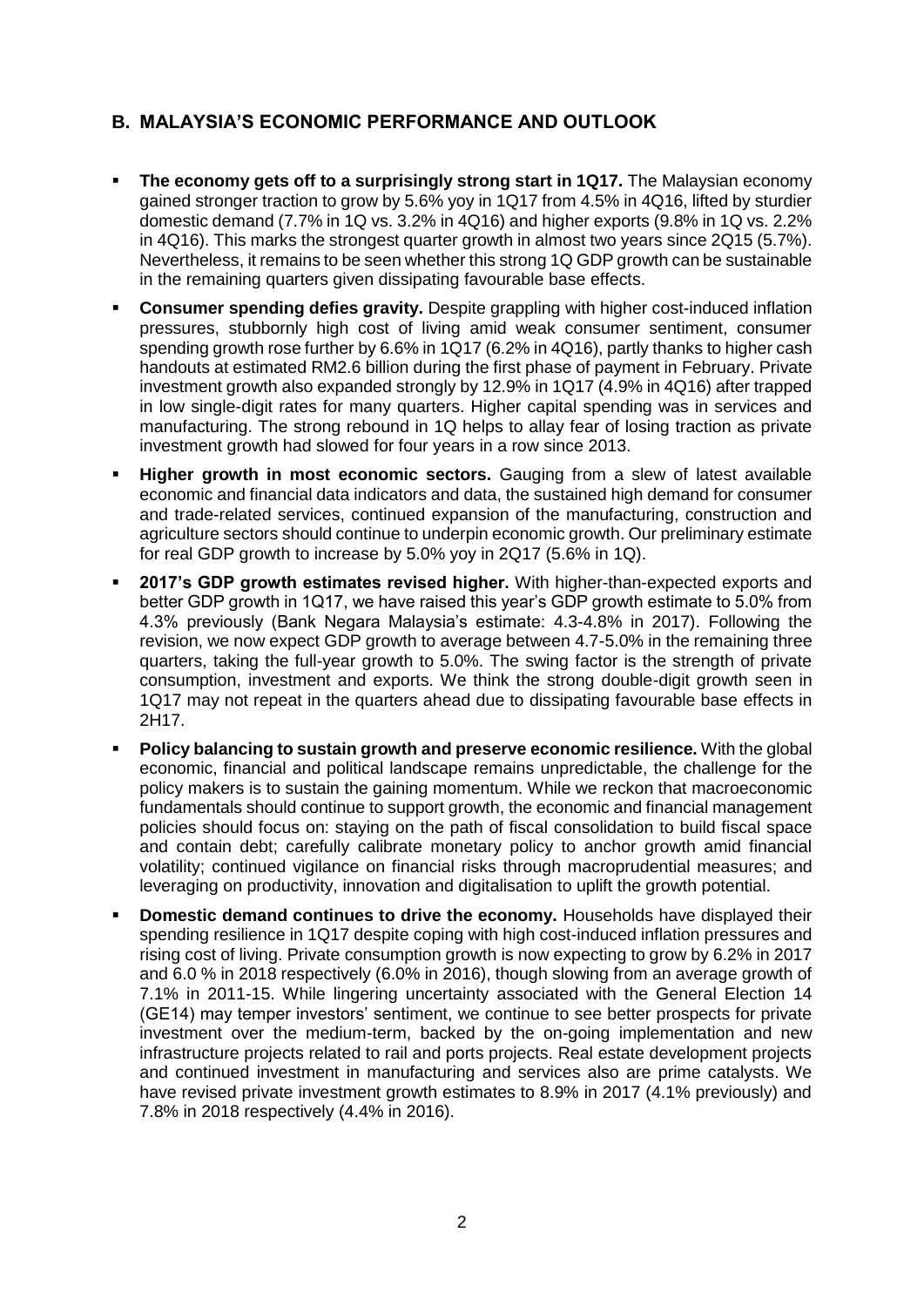- **Surprisingly strong exports.** Exports continued to grow by a strong double-digit rate of 20.6% yoy in April (21.3% yoy in 1Q17; 2.8% in 4Q16), thanks to firm demand for electronics and electrical products, better prices of crude oil and commodities. The weak ringgit's valuation effect also aided higher export value in ringgit terms. The weak ringgit valuation and low base effects seen lifting strong exports in 1Q17 will gradually diminish going into 2H17. We have revised this year's export growth estimate to 14.5% from 5.0% previously.
- **Inflation will moderate in 2H17.** Headline inflation eased further to 3.9% yoy in May (4.4% in April; 4.3% in 1Q17) after hitting an 8-yr high of 5.1% in March, thanks to moderating transport prices. While the cost-push inflation has caused broader price increases, demand pressure inflicted by a wage-price spiral is not seen as core inflation increased moderately (2.6% in May vs. 2.5% in April). Though the headline inflation readings will moderate in 2H17, the pace of price increases will depend on the volatile global crude oil prices. We estimate inflation to average 3.5-4.0% (2.1% in 2016).
- **Private consumption and investment indicators showed mixed reading**. After shunning big-ticket items in 2016, consumers have spent discretionary on motor vehicles, attracted by the launching of new models and some attractive discounts. Car sales rose further by 17.1% in May (a negligible drop in April; 8.9% in 1Q17). Consumption credit continues to grow at moderate pace. Higher increases in imports of capital and intermediate goods while consumption goods rose marginally in April. Loan indicators continued to strengthen in May, including stable household loan growth.
- **The Ringgit's appreciation trends continue.** Bank Negara Malaysia (BNM)'s foreign exchange market stabilisation measures have helped to reduce the ringgit's volatility whilst stabilising the ringgit. A temporary soft dollar also lends a helping hand. While the net foreign buying of Malaysia bonds and equities bode well for the ringgit, there remain hurdles coming from the Fed's rate actions as well as policy risks in advanced economies. The ringgit is expected to be around RM4.20-4.30 by end-2017 (RM4.4860 at end-2016).
- **Domestic interest rates to remain stable at 3.00%.** We expect BNM to maintain the overnight policy rate (OPR) at 3.00% this year, supported by steady domestic demand amid high cost-driven inflation pressures. As the central bank contends that the current inflation is largely cost-induced and no developing signs of demand price pressure, it is unlikely to act sooner to tame inflationary expectations. Nevertheless, we think the central bank should prepare the groundwork for a gradual rise in interest rates in 2018 if the economy continues to strengthen.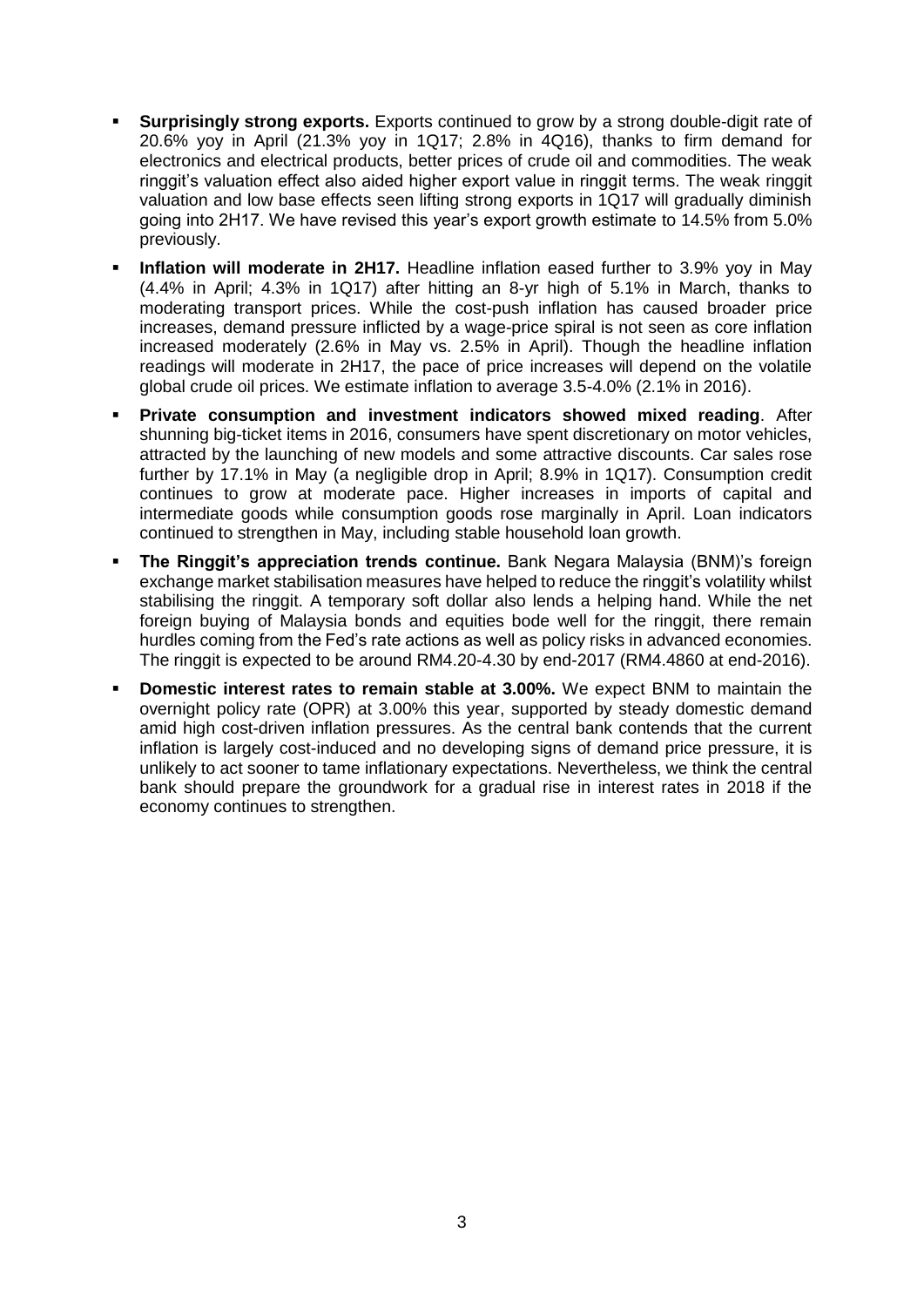### **GLOBAL GROWTH GOING STEADY AMID DOWNSIDE RISKS**

**Global growth is steadying.** The International Monetary Fund (IMF) in its April World Economic Outlook (WEO) report has raised this year's global growth estimate to 3.5% from 3.4% previously while keeping 2018's estimate at 3.6%. It is a long-awaited recovery in manufacturing, trade and investment in advanced economies that helped to the global economy to stay on the expansion track, buoyed by accommodative monetary policy and fiscal support. Investors are pinning hopes on the Trump administration's reflation policies amid some scepticism about how far the US Congress would support the bold tax reform, and the inward-looking policies.

The seasonally weak 1Q17's US GDP growth does not derail the US economy growth path as supported by strong labour market and improved wage growth. The eurozone recovery is finally lifting, thanks to exports and consumer spending. The weak yen-boosting exports helped to secure economic gains in Japan. China's economic transition is progressing towards more sustainable levels amid the risks of bloated debt and resources misallocation.

**Current and forward indicators looking good.** The Composite leading indicators, which track the forward looking of OECD economies continued to suggest growth gaining momentum in several advanced and emerging economies. Global Purchasing Managers Index (PMI) for manufacturing and services expanded further in May. Global semiconductor sales saw solid sales growth in April. However, global crude oil prices still behaving unevenly despite the OPEC's decision to extend the oil output cuts to mid-March 2018.

**On a caution note,** one should not take complacency and must continue to keep wary about the risks associated with political development, including the on-going Brexit negotiations, policy shifts, regulatory changes in some advanced economies and geopolitical tension in the Gulf region and the rising terrorism threats. Topping the list is the inward-looking policies, including the sword of protectionism hanging over global trade; tighter global financial conditions arising from high US interest rates that could trigger disruptive capital outflows from emerging and developing economies.

|                      | 2015 | 2016 | 2017<br>1Q | 2017e<br>(IMF) | 2017e<br>(WB)  | 2018f<br>(IMF) | 2018f<br>(WB)  |
|----------------------|------|------|------------|----------------|----------------|----------------|----------------|
| <b>United States</b> | 2.6  | 1.6  | 2.1        | 2.3            | 2.1            | 2.5            | 2.2            |
| Euro Area            | 1.9  | 1.7  | 1.7        | 1.7            | 1.7            | 1.6            | 1.5            |
| China                | 6.9  | 6.7  | 6.9        | 6.6            | 6.5            | 6.2            | 6.3            |
| Japan                | 1.1  | 1.0  | 1.3        | 1.2            | 1.5            | 0.6            | 1.0            |
| India $1$            | 8.0  | 7.1  | 6.1        | 7.2            | 7.2            | 7.7            | 7.5            |
| Malaysia             | 5.0  | 4.2  | 5.6        | 4.5            | 4.9            | 4.7            | 4.9            |
| <b>Singapore</b>     | 1.9  | 2.0  | 2.7        | 2.2            | $\blacksquare$ | 2.6            | $\blacksquare$ |
| Indonesia            | 4.9  | 5.0  | 5.0        | 5.1            | 5.2            | 5.3            | 5.3            |
| Thailand             | 2.9  | 3.2  | 3.3        | 3.2            | 3.2            | 3.3            | 3.3            |
| Philippines          | 6.1  | 6.9  | 6.4        | 6.8            | 6.9            | 6.9            | 6.9            |
| Vietnam              | 6.7  | 6.2  | 5.1        | 6.5            | 6.3            | 6.3            | 6.4            |

# **Figure 1: Real GDP growth (% YoY)**

*Source: Officials; IMF (World Economic Outlook, April 2017; Recent Article IV Consultations); World Bank (Global Economic Prospects, June 2017)*

*Note 1: Annual GDP for India is on fiscal year basis, as per reporting practice of the country.*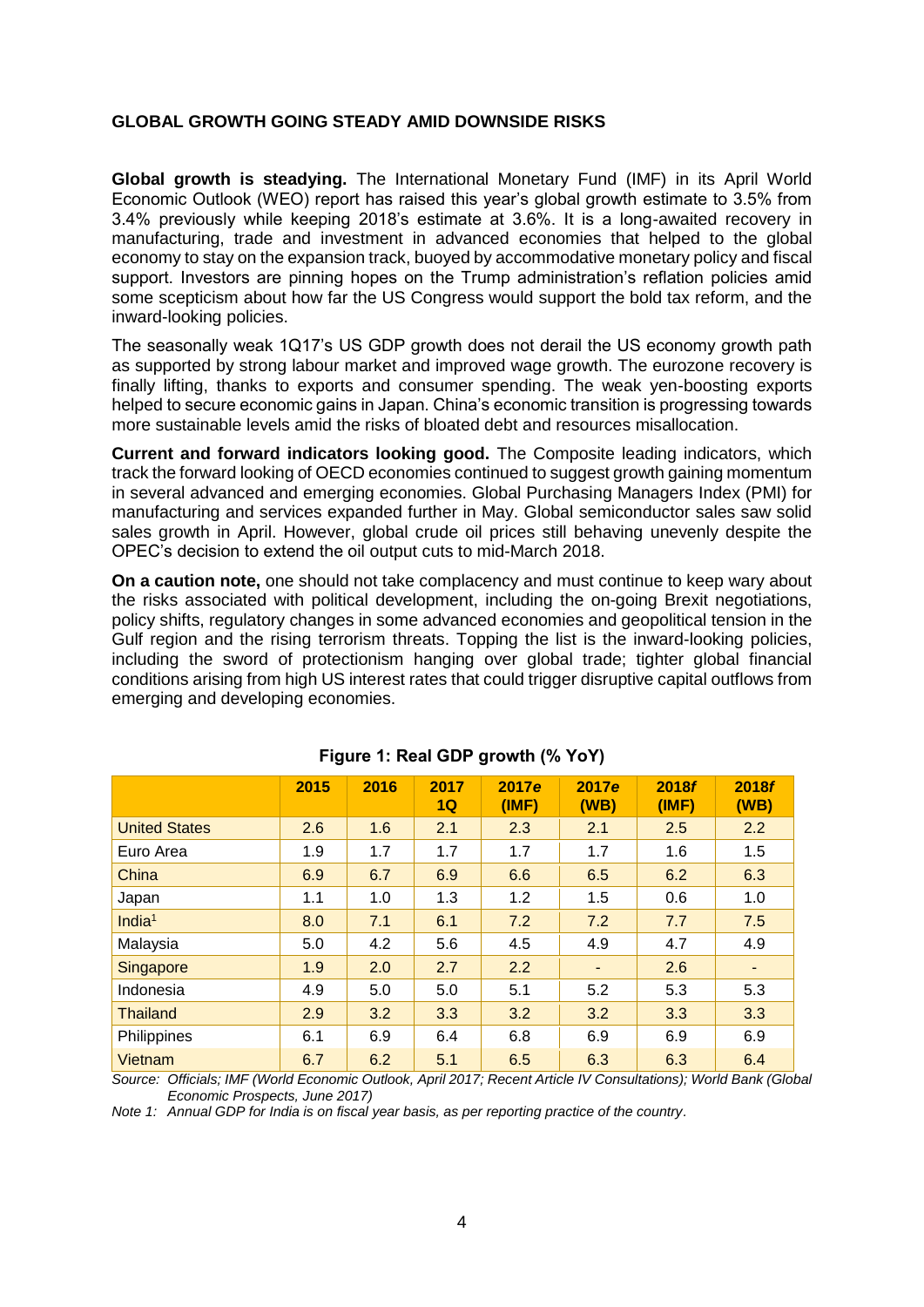### **A. SNAPSHOT REVIEW OF KEY GLOBAL ECONOMIC INDICATORS**

1) **The composite leading indicators (CLIs)** continued to rise by an annual rate of 0.5% yoy in April for six straight months since November 2016, indicating stable growth momentum going forward in major economies in the OECD area. Amongst major emerging economies, the CLIs continue pointing to stable growth momentum in China and India though their indices remained below the 100-pt threshold.



**Figure 2: OECD CLI continues to stay above 100-pt threshold since January**

*Source: OECD*



**Figure 3: Stable growth momentum in China and India**

*Source: OECD*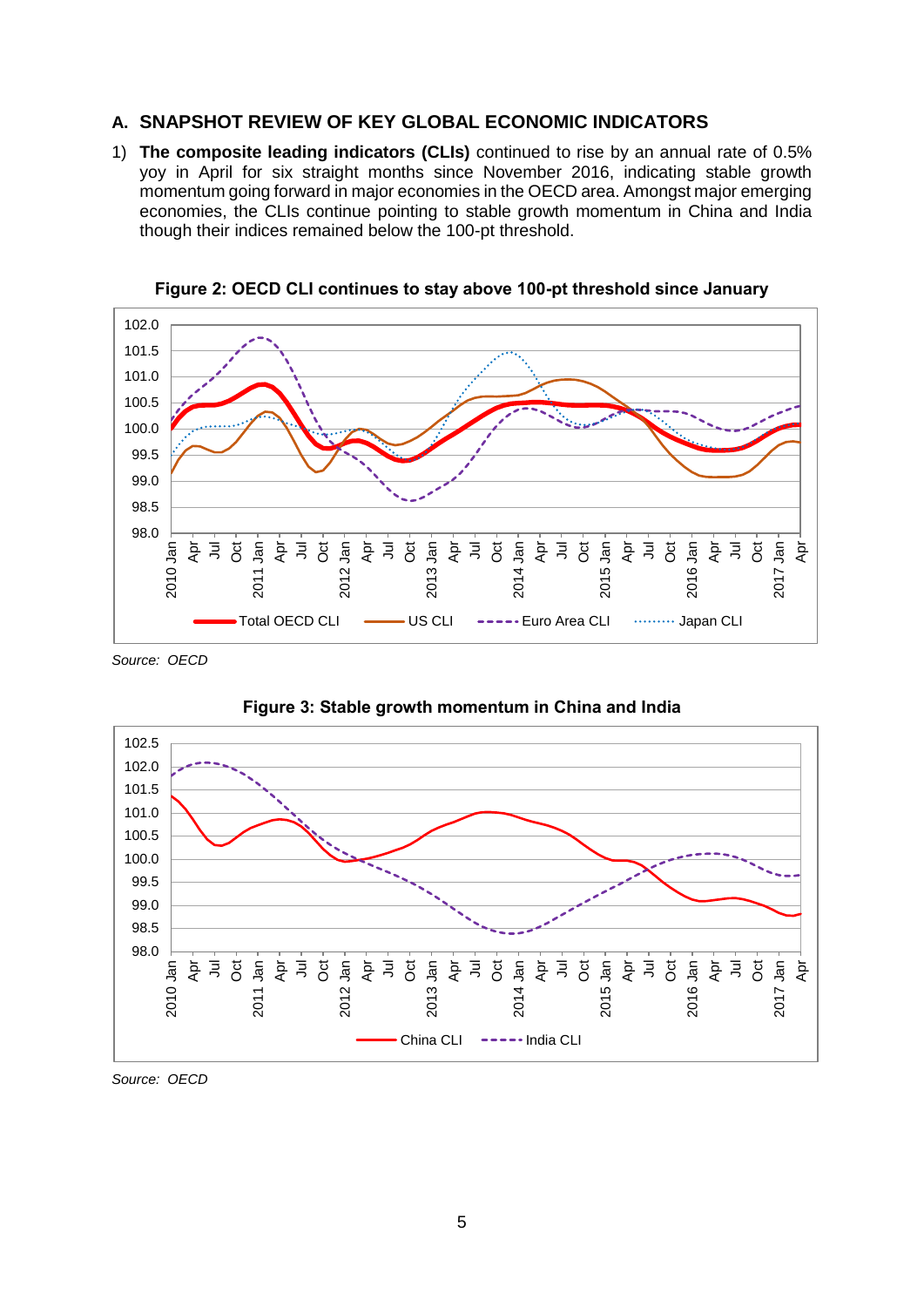- 2) **The global manufacturing sector**, which had a strong start in 1Q17, eased to a six-month low in May (52.6 vs. 52.7 in April), but still above the long-run series average of 51.4. This was supported by sustained growth in new orders and external trade.
- 3) **The global service sector** shows a contrasting picture as the PMI reading accelerated to a four-month high in May (53.8 vs. 53.6 in April), thanks to higher new orders.



**Figure 4: Global PMI for manufacturing and services show positive outlook**

*Source: Markit*

4) **World trade volume** growth declined by 2.1% mom in April after an increase of 2.2% in March (1.8% qoq in 1Q17), marking the lowest rate since January 2009. Both world imports and exports volume contracted by 2.0% and 2.1% respectively.

All regions experienced decline in export volume in May except Africa and Middle East region (+0.5% mom). Leading the drop was Latin America (-9.1%), followed by emerging Asia (-3.4%) and Central and Eastern Europe (-2.1%). This led to an aggregate drop in emerging economies (-3.6% vs. +5.1% in March). Among the advanced economies (-0.9% vs. 0.6% in March), Japan declined, albeit at a smaller magnitude of 1.4% (-2.3% in March).

Steady global growth path and demand, supported by right fiscal and monetary policies mix in advanced and emerging economies should help to provide a lift to global trade growth after a tepid 1.3% rise in 2016. The ratio of trade growth to GDP growth fell below 1:1 in 2016, for the first time since 2001.

While strong export orders and container shipping in the early months of 2017 is an indication of trade recovery, but it could be undermined by policy shocks and uncertainties, including the imposition of trade restrictive measures and monetary tightening.

The World Trade Organisation (WTO) estimates global trade will expand by 2.4% in 2017; however, as deep uncertainty about near-term economic and policy developments raise the forecast risk, this figure is placed within a range of 1.8% to 3.6%. In 2018, global trade growth is projected to rise between 2.1% and 4%.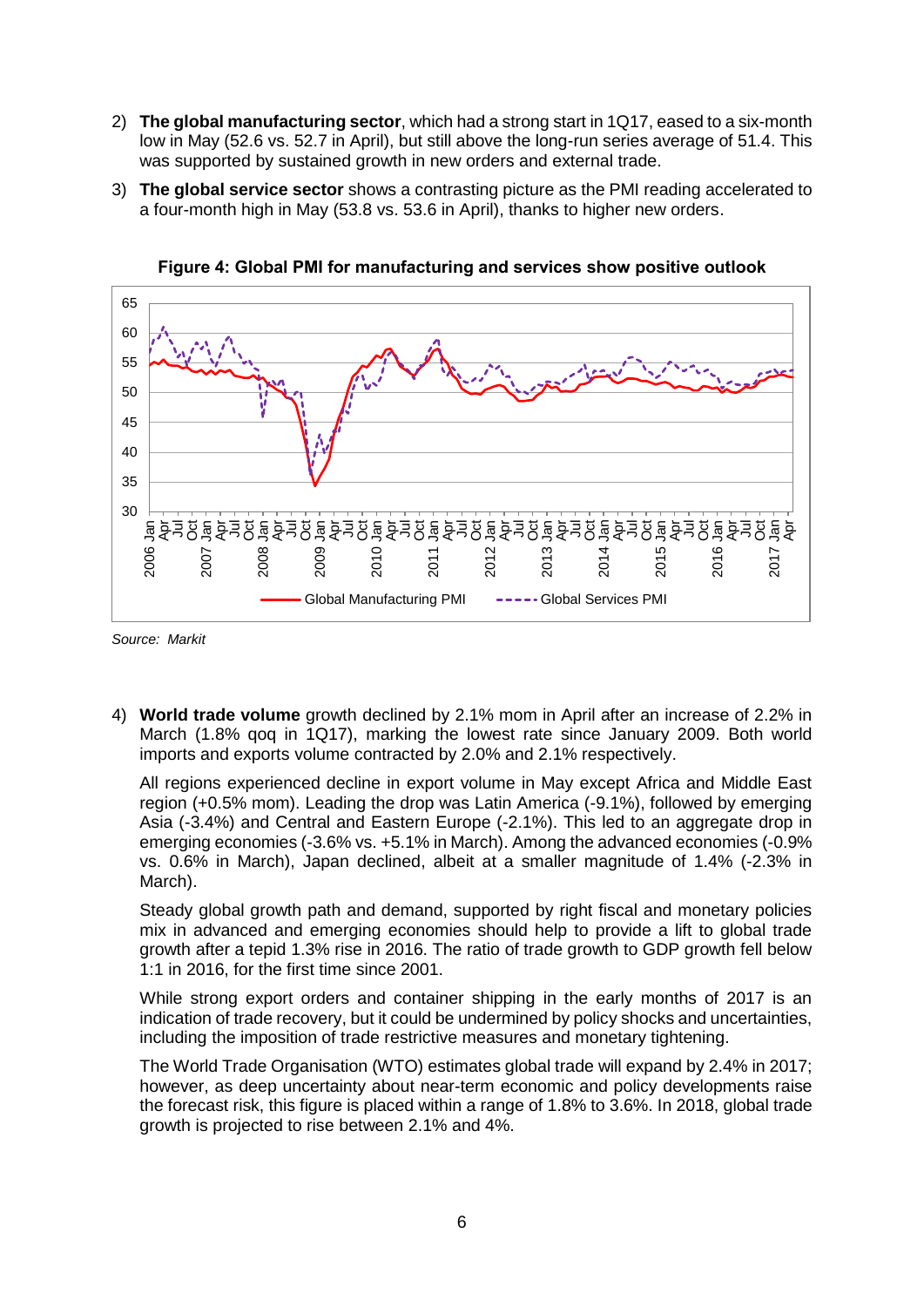

**Figure 5: World trade volume fluctuates more in recent months**

*Source: CPB Netherlands Bureau for Economic Policy Analysis*



**Figure 6: World exports volume experienced the worst decline since March 2015**

*Source: CPB Netherlands Bureau for Economic Policy Analysis*

5) **World industrial production** maintained at the same 0.4% mom as March in April (0.6% qoq in 1Q17 and 1.2% in 4Q16). Advanced economies grew by1.2% (0.0% in March and 0.5% in February), led by Japan (4.0%) and the US (1.1%). On the contrary, emerging economies declined by 0.3% (+0.8% in March), dragged by emerging Asia (-0.6% vs. +1.6% in March) and Africa and Middle East (-0.1% vs. -1.4% in March).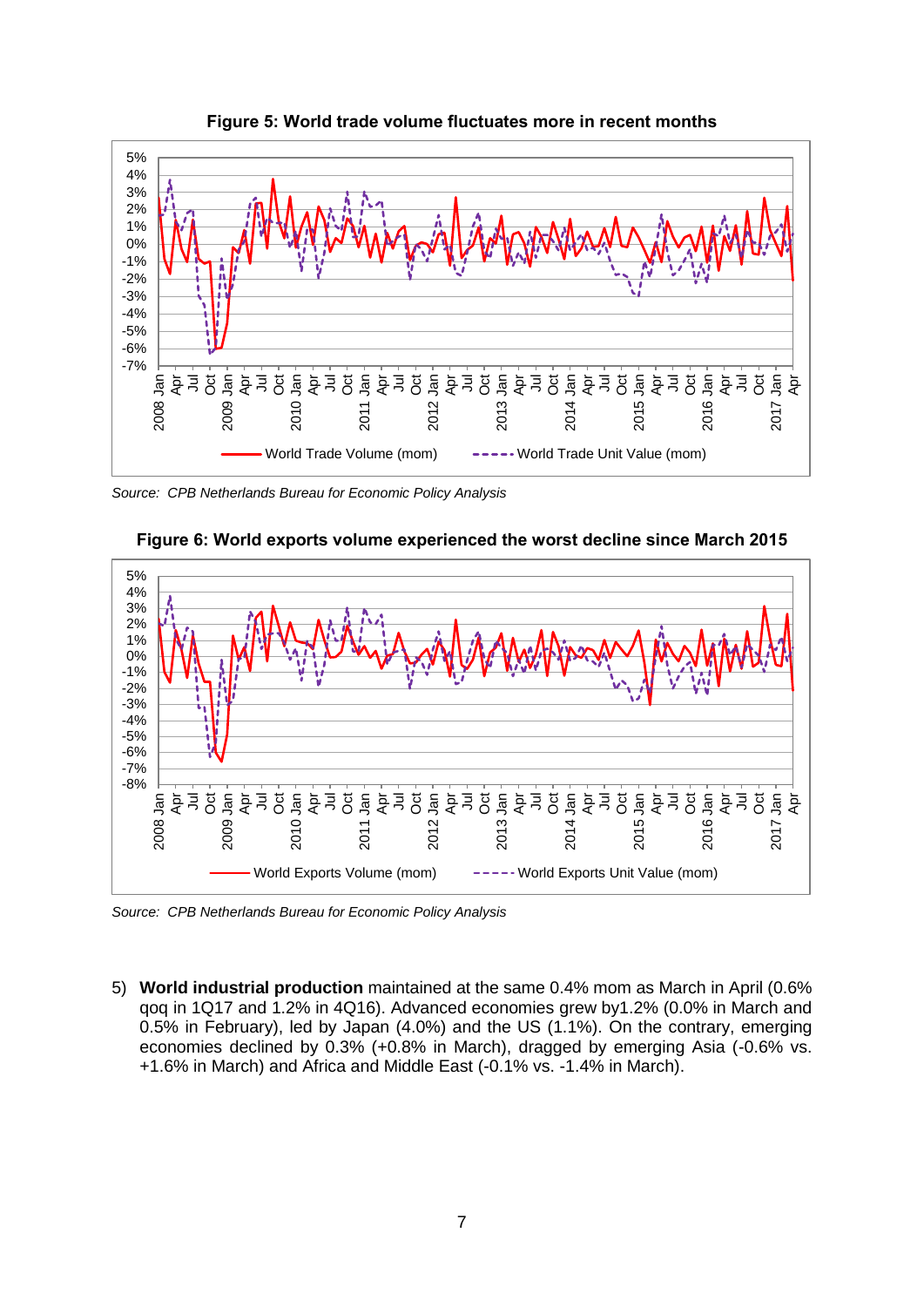

**Figure 7: Industrial production for advanced and emerging economies inverted**

*Source: CPB Netherlands Bureau for Economic Policy Analysis*

6) **Global sales of semiconductors** surged 20.9% yoy to US\$31.3 billion in April (18.1% in March; 17.8% in 1Q17), marking the largest annual growth since September 2010. Regionally, year-to-year sales increased in China (30.0%), the Americas (26.9%), Asia Pacific/All Other (21.9%), Europe (12.7%), and Japan (12.0%). On monthly basis, all regions also experienced improvement: Asia Pacific/ Other (2.0%), the Americas (1.8%), Japan (1.4%), China (0.7%) and Europe (0.5%).



**Figure 8: Global semiconductor sales expansion unabated**

*Source: Semiconductor Industry Association (SIA)*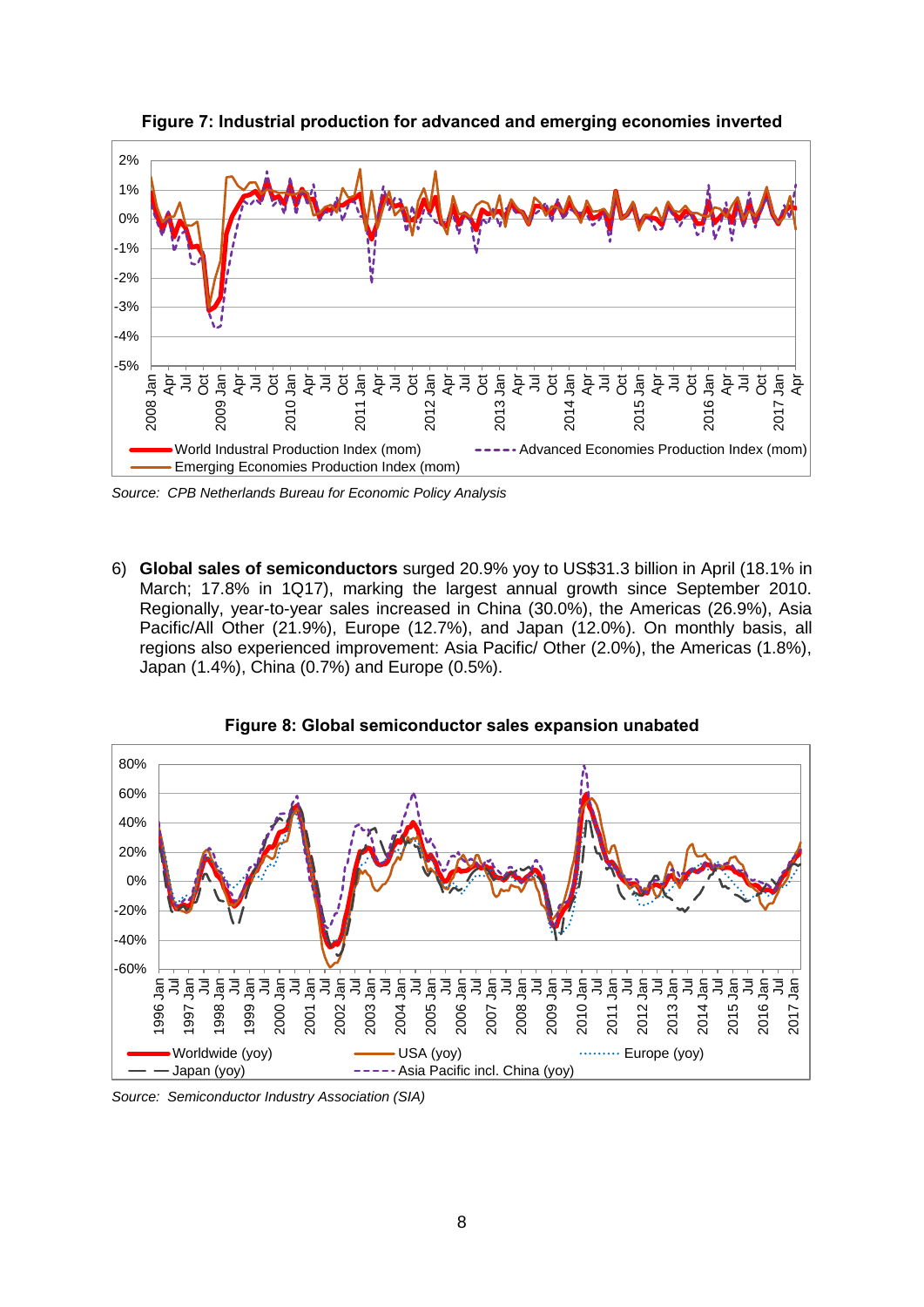The World Semiconductor Trade Statistics (WSTS) projects the industry's worldwide sales to rise by 11.5% to reach US\$377.8 billion in 2017, with positive growth increases across all regional markets: Asia Pacific (12.4%), the Americas (12.2%), Europe (8.7%), and Japan (6.6%). Beyond 2017, growth in the semiconductor market is expected to slow across all regions. In terms of products, memory is the main driver registering a strong growth of 30.4% yoy while sensors (13.9%), analog (7.5%) and logic (6.5%) also contributed significantly to the growth in 2017.

Several semiconductor forecasters have revised upward their estimates for 2017 to the growth range of 11% to 16%: IC Insights (11% in Mar's release vs. 5% in Feb's release), WSTS (11.5% in Jun's release vs. 6.5% in Feb's release), Gartner (12.3% in Apr's release vs. 7.2% in Jan's release) and Semiconductor Intelligence (SC-IQ) (16% in May's release vs. 10% in Feb's release). This shows that the semiconductor market is on a very encouraging prospect this year.

7) **Global oil price**, as benchmarked by Brent crude which averaged US\$53.59 per barrel in 1Q17, US\$52.31 in April and US\$50.33 in May is hovering between US\$43.98 and US\$50.41 per barrel currently. OPEC's first round of oil output cut by 1.16 million bpd failed to stabilise oil price amid the build-up of inventories. The rise in oil price also spurred increased production in the US shale industry, which does not participate in the output deal, thus slowing the rebalancing of global oil supply market.



**Figure 9: Crude oil prices trending down**

*Source: US Energy Information Administration*

On 25 May, OPEC and non-members led by Russia decided to extend cuts in oil output by nine months to March 2018. But, market was disappointed as investors were hoping for deeper cuts to speed up the process of balancing supply or extend the oil output cuts until mid-2018. Oil price volatility will remain along with the adjustment of supply and demand rebalancing in 2H17.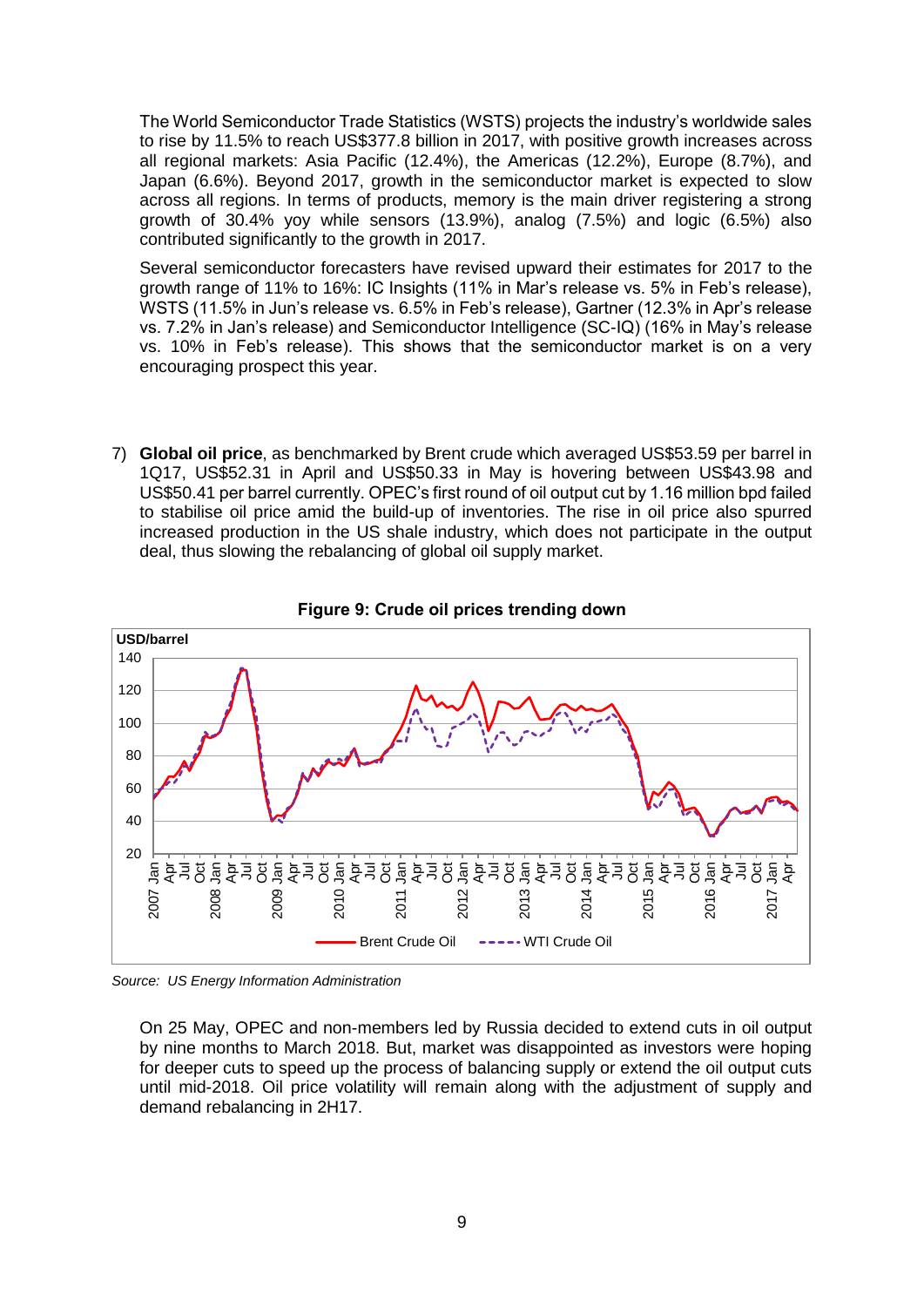The geopolitical crisis in the Gulf, inflicted by a high number of countries (namely Saudi Arabia, the United Arab Emirates, Bahrain, Egypt, Yemen, Eastern government of Libya, Maldives, Mauritania, Senegal and Comoros) that severed diplomatic ties with Qatar remains a risk if it escalates into a deep conflict complicating the adjustment of supply and demand in the oil market. Qatar alone with a production of 0.6 million barrels per day or 2% of total OPEC's production will have a muted impact on the oil price if Qatar backs down from the oil output cuts deal. As the oil market is in an over-supply situation, a scenario which sees an escalation of the Gulf crisis causing major supply disruptions, equivalent to deeper cuts, may provide a lift to oil price. The Energy Information Agency (EIA) forecasts Brent prices to average US\$53 per barrel in 2017 and US\$57 per barrel in 2018.

#### **US – RECOVERY REMAINS INTACT**

The weak GDP growth in 1Q17 (1.4% qoq vs. 2.1% in 4Q16) does not shake our conviction that the **US economy** will remain on a steady expansion track in the remaining quarters. 1Q's economic growth weakness was largely attributable to a downswing in inventories and seasonal bad weather and one-off factors. The subdued consumer spending (1.1% vs.3.5% in 4Q16), especially for the purchase of automobiles mostly reflected payback for breakneck growth in the latter half of 2016.

Amid a mixed set of readings for current and forward indicators, the US economy's prospects appear solid, fuelled by still resilient consumer spending, supported by continued strong job growth, accelerating wage gains and record stock levels.

The **ISM manufacturing index** inched to 54.9 in May after declined for a second month running in April (54.8 vs. 52.7 in March). This was underpinned by stronger demand for manufacturing production and new orders growth accelerated markedly. The overall picture still healthy as the index is well above the 50-pt expansion mark for the ninth consecutive month since September 2016.

The **service sector** activity fell slightly more than expected in May (56.9 vs. 57.5 in April), dragged by lower new orders. Despite the dip in the ISM index, it was the 89th consecutive month of expansion, underscoring the optimism that the sector has not lost its growth traction.



**Figure 10: Both ISM indexes are still healthy**

*Source: Institute for Supply Management*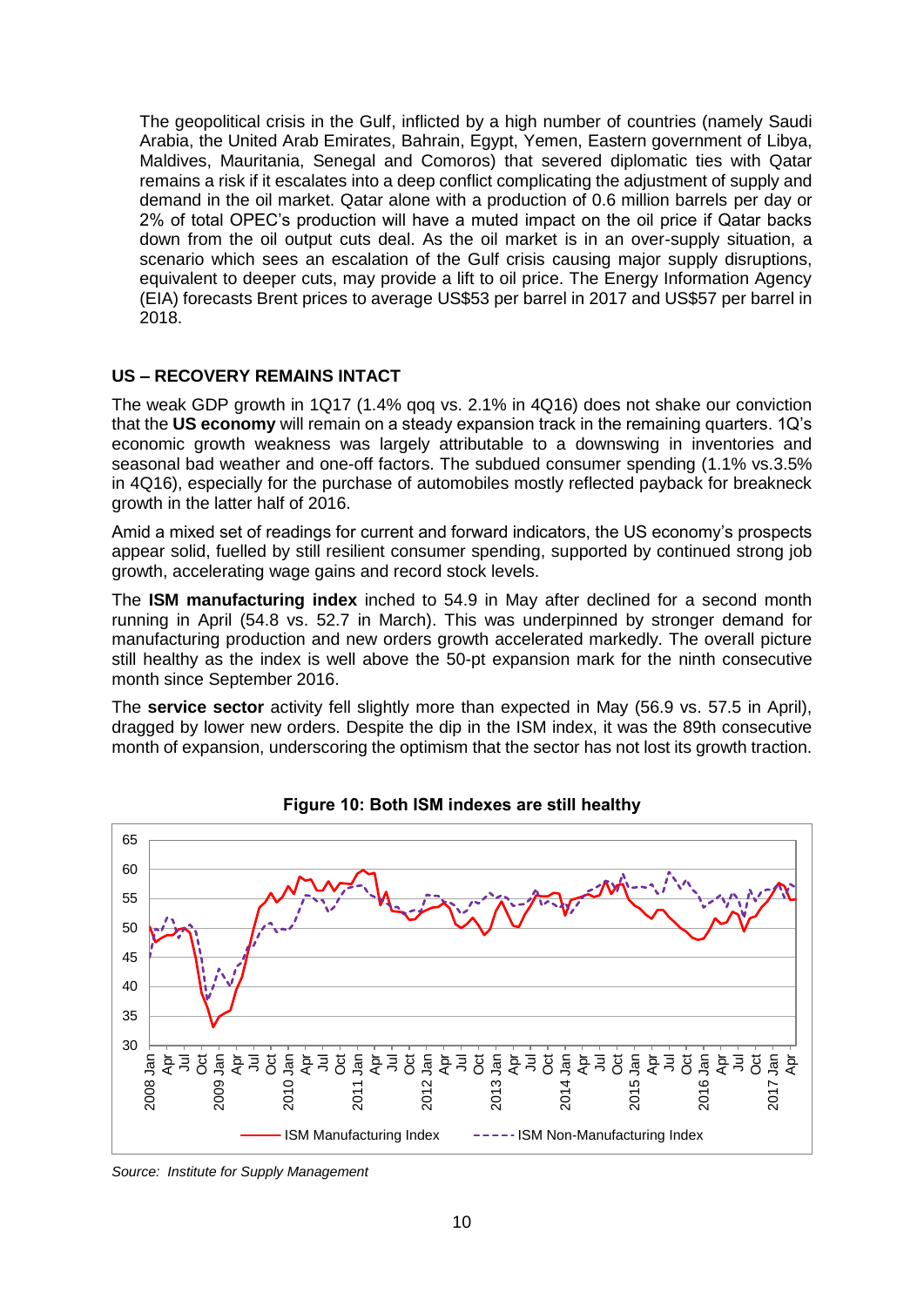**Retail sales** fell the most in more than a year (0.3% mom in May) after an increase of 0.4% in April amid declining purchases of motor vehicles and discretionary spending. On an annual basis, retail sales rose 5.2% in May higher from 3.4% in April. Sales at online retailers increased 4.1% qoq and 14.7% yoy in 1Q17 (1.7% qoq and 14.2% yoy respectively in 4Q16). The e-commerce continues to achieve for an all-time high share of total retail sales in 1Q17 (8.5% vs. 8.2% share in 4Q16).

**Industrial production** fell flat in May following an increase of 1.1% mom in April amid a drop in manufacturing (-0.4%). Mining output climbed 1.6% while utilities posted a 0.4% gain.

**Job growth** slowed in May after revising down employment gains in April. Nonfarm payrolls increased 138,000 in May (174,000 in April and 50,000 in March respectively) as the government and retail sectors lost jobs. The **unemployment rate** falling to a 16-year low of 4.3% in May, because 429,000 people dropped out of the labour force. Job growth has decelerated from the 181,000 monthly average over the past 12 months as the labour market nears full employment. The economy needs to create 75,000 to 100,000 jobs per month to keep up with growth in the working-age population. Average hourly earnings rose 4 cents or 0.2% in May (0.2% in April) after a similar gain in April, leaving the year-on-year increase in wages at 2.5%.





*Source: US Bureau of Labor Statistics*

**Consumer prices** dipped 0.1% mom in May (+0.2% in April), weighed down by declining prices for gasoline, apparel, airline fares, motor vehicles, communication and medical care services, among others. On an annual basis, CPI rose 1.9% (2.2% in April), the smallest increase since last November. The so-called core CPI, which strips out food and energy costs, rose 0.1% mom and 1.7% yoy in May after a similar gain on monthly basis and 1.9% yoy in April.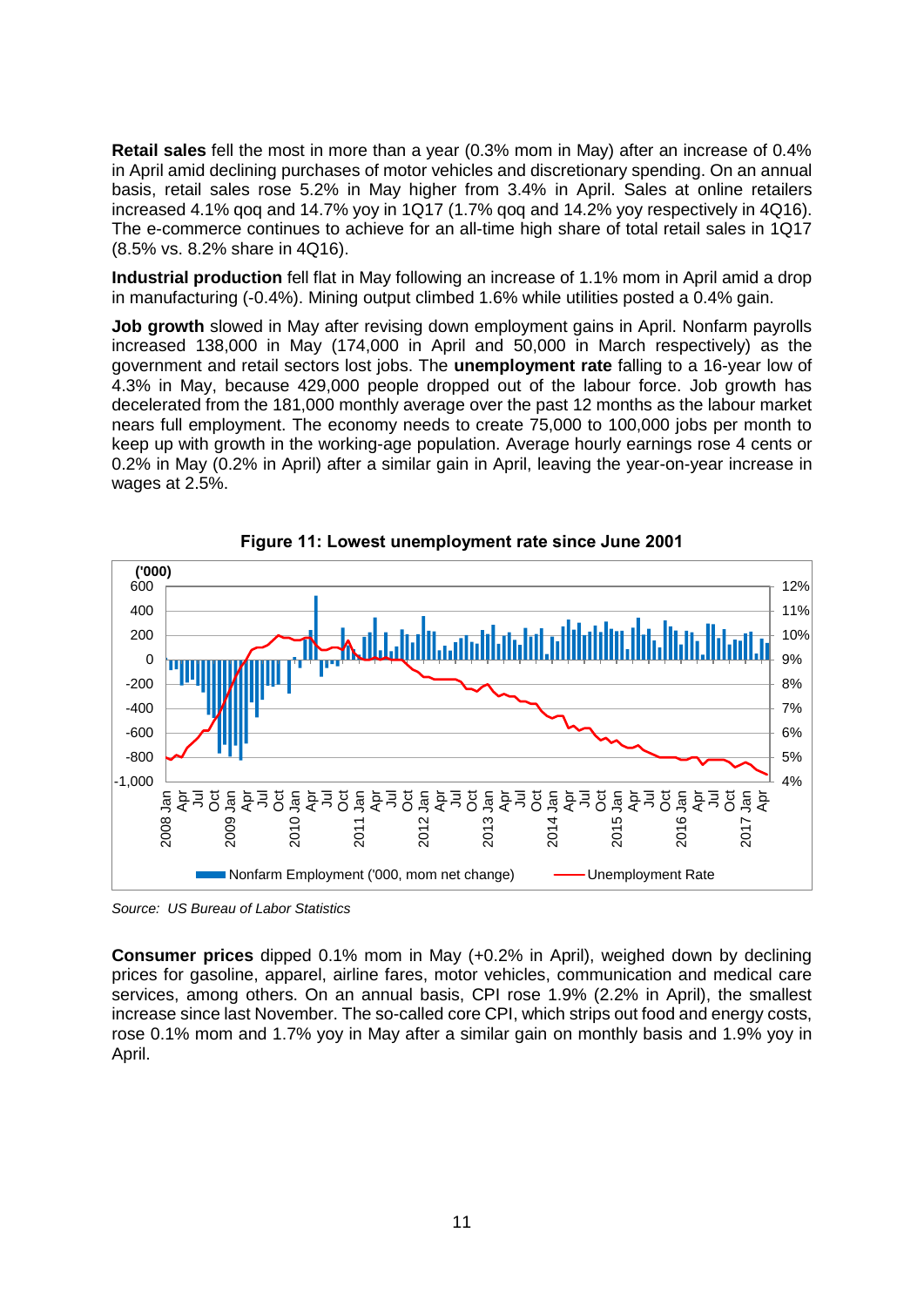#### **EUROZONE – RECOVERY BROADENS**

The **eurozone's solid growth momentum** is assured as GDP growth grew 0.6% qoq and 1.9% yoy in 1Q17 (0.5% qoq and 1.8% yoy respectively in 4Q16) amid concerns about the political risks in some countries having their national elections. The growth drivers were domestic demand, supported by an improving labour market and expansionary monetary policy.

Some lead data released year-to-date pointing better recovery ahead. The **Composite Purchasing Managers' Index (PMI)** remained steady at 56.8 in May, the same reading as April. Output expanded at the best pace in six years. **Manufacturing PMI** increased for the ninth month to 57.0 in May from 56.7 in April, the highest reading since April 2011 as exports rose the most in over six years; backlogs of work registered the second-largest rise in six years and the rise in employment was the highest on record.

The **labour market** condition was broadly steady in April, with the number of unemployed falling by 233,000 (58,000 in March). As a result, the unemployment rate eased to 9.3% yoy in April from 9.4% in March, the lowest rate since March 2009.

**Industrial production** rose 0.5% mom and 1.4% yoy in April (0.2% mom and 2.2% yoy respectively in March). On an annual basis, the rise was due to increases in production of intermediate goods, capital goods and consumer durables.



**Figure 12: Industrial production rises for nine months in a row**

*Source: Eurostat*

**Consumer prices** declined by 0.1% mom in May after three consecutive increases since February (0.4% in April). Inflation eased to 1.4% yoy in May (1.9% in April and 1.5% in March), reflecting higher prices for energy. Core inflation (excludes energy, food, alcohol & tobacco) eased to 0.9% from 1.2% in April.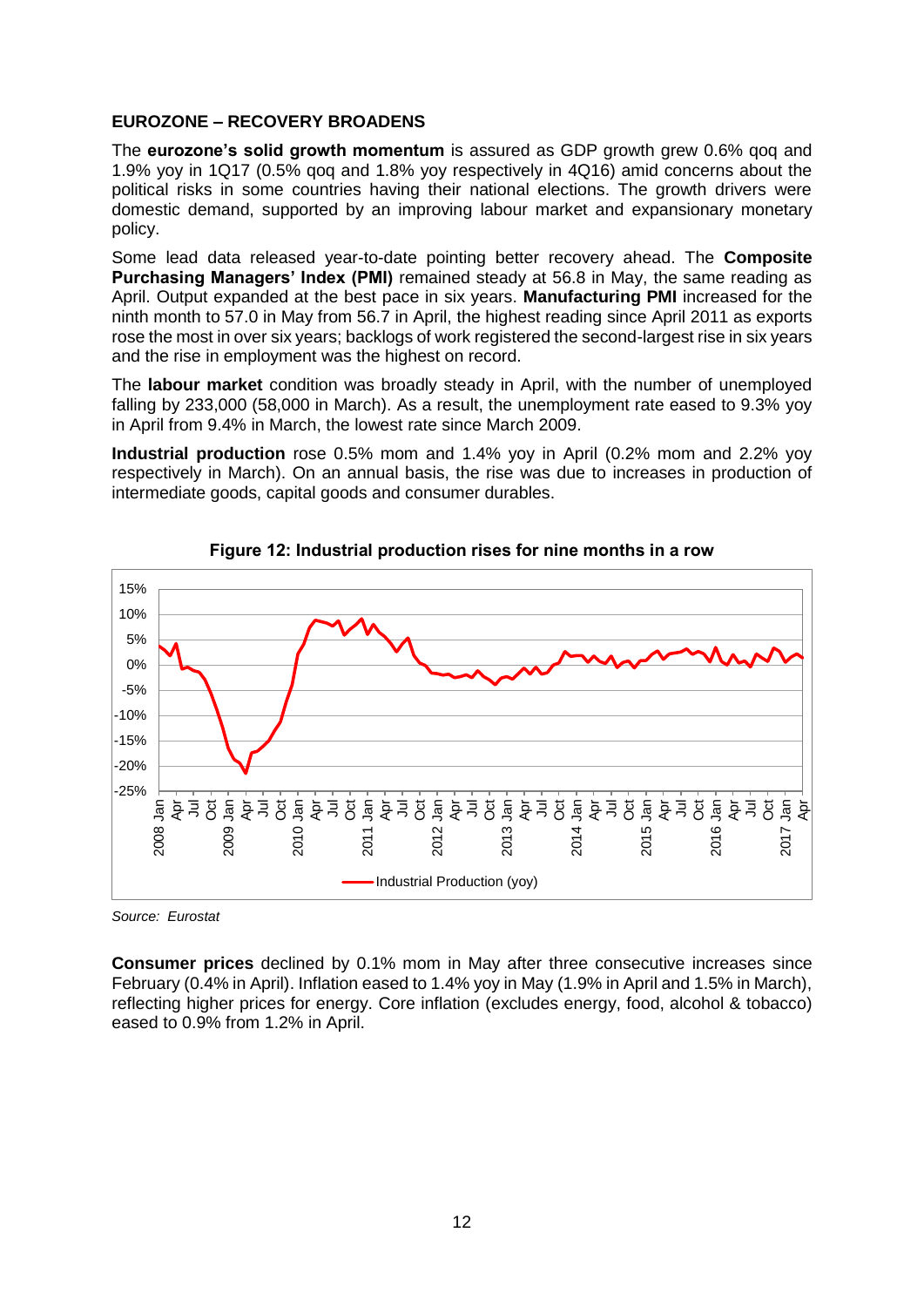



*Source: Eurostat*

### **JAPAN - RECOVERY SEEN ON TRACK**

**Japan's long-stagnant economy** has shown signs of life in recent months, with exports and factory output benefiting from a recovery in global demand. Improving domestic demand coupled with resilient exports propelled growth in 1Q17 (0.3% vs. 0.3% qoq in 4Q16). On an annual basis, the economy expanded 1.3% in 1Q (1.6% in 4Q16). Private consumption recovered 0.3% qoq in 1Q after nearly stagnating in 4Q amid lingering worries about the sustainability of households spending in the quarters ahead given moderate wage growth. A weak yen and stronger global demand drove higher export growth of 8.5% in 1Q17.

While the accommodative monetary policy and bold fiscal spending would continue to support domestic spending, rising trade protectionist policies and a sharp slowdown in China remains the key downside risks to growth. The US and China are two large export markets of Japan. The Bank of Japan (BoJ) expects the economy to expand between 1.4% and 1.6% in the fiscal year 2017, which ends in March 2018.

Though the **Nikkei Manufacturing Purchasing Managers' Index** (PMI) fell to a seven-month low of 52.4 in June from 53.1 in May, it is still expanding as the index remains above the 50 threshold that separates expansion from contraction. The **services PMI** went up to 53.0 in May from 52.2 in April, marking the eighth straight month of expansion in services activity and the fastest growth since August 2015.

**Industrial production** turned around to rise by 4.0% mom in April from a contraction of 1.9% in March, driven by transport equipment, general-purpose, production and business oriented machinery as well as electronic parts and devices. On an annual basis, industrial output rose 5.7% in April (3.5% in March), the highest since March 2014.

**Retails sales** rose to a two-year high of 3.2% yoy in April (2.1% in March), mainly lifted by increases in category of fuel, motor vehicle and fabrics apparel & accessories.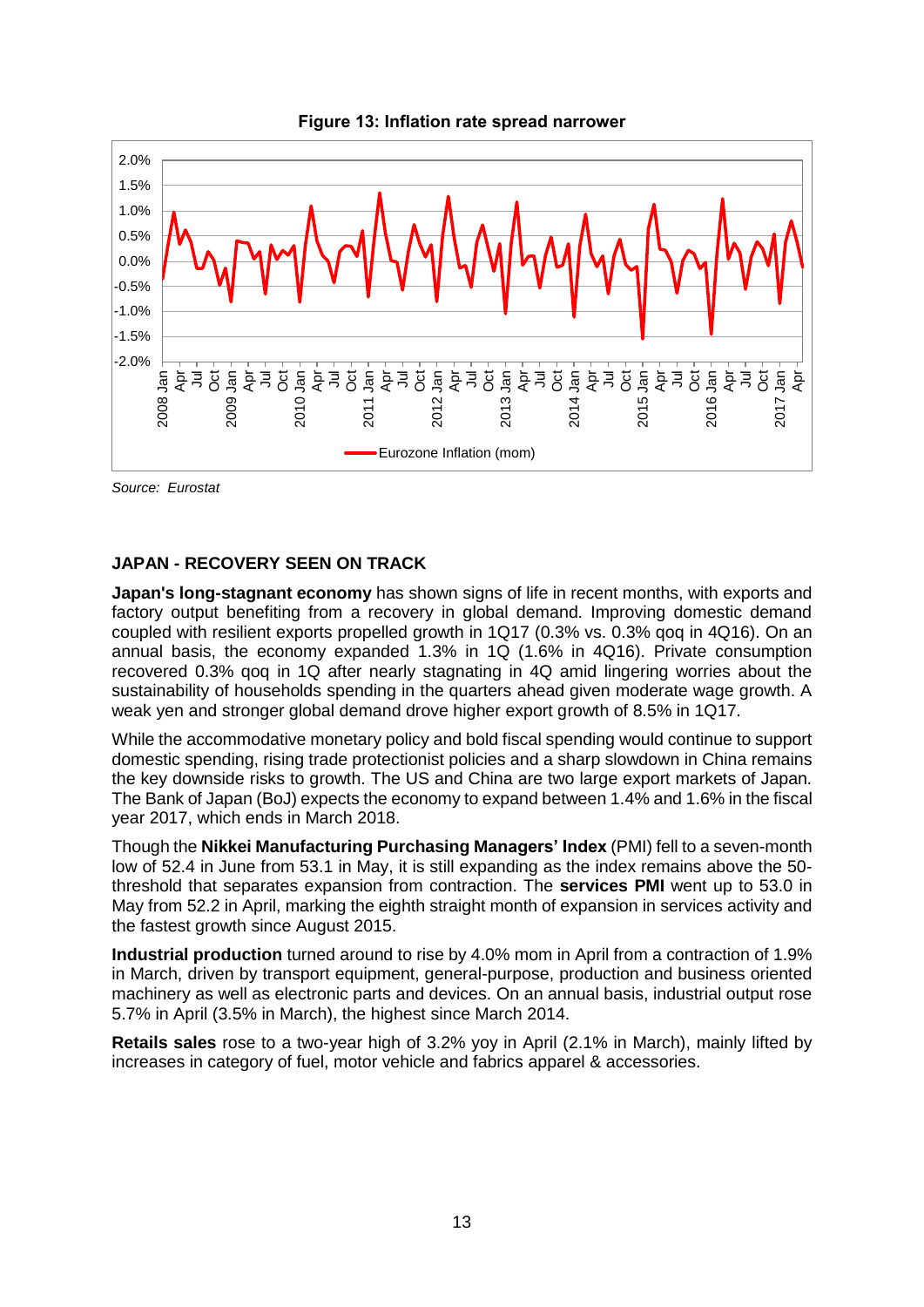

**Figure 14: Both industrial output and retail sales growing steadily**

*Source: Ministry of Economy, Trade and Industry, Japan*

**Core machinery orders** (a leading indicator of capital spending over a three- to six-month period) fell more than expected in April (-1.3% mom vs. +1.4% in March), casting doubt on the strength of companies' capital spending and adding to concerns about the country's fragile economic recovery. It also marked the first drop in three months. The decline was due to a faster fall in non-manufacturing orders (-5.0% vs. -3.9% in March) while manufacturing orders grew at a faster 2.5% (0.6% in March). Compared to a year ago, core machinery orders machinery orders rose 2.7%, rebounding from a 0.7% fall in March. The government forecasted that the changes would be -5.9% qoq and -6.8% yoy in 2Q17.

**Consumer prices** remained stable at 0.4% yoy in May (0.4% in April and 0.2% in March respectively), the highest inflation rate since January. This was mainly driven by higher food and fuel prices amid continued fall in the cost of housing. Core inflation (all items, less food (less alcoholic beverages) and energy) declined at a slower rate of 0.2% in May (-0.3% each in April and March).

# **CHINA – STEADY GROWTH AHEAD**

**China's economy** got off to a strong start in the first quarter, with GDP expanding at a higherthan-expected 6.9% yoy (6.8% in 4Q16), driven by consumption and the expansion of services sector. The strong economic performance in the first quarter has laid a solid foundation for the country to achieve its growth target of at least 6.5% this year.

However, growth momentum has softened somewhat at the outset of **2Q. The PMI for manufacturing** recorded the fastest pace of 51.7 in June since March (51.2 each in April and May) though its growth remains uneven. Growth in **non-manufacturing sector or services** rose to 54.9 in June from 54.5 in May (54.0 in April), lifted by higher new orders and business activities expectation.

**Industrial production** up 6.5% yoy in May, unchanged from April's level. Similarly, **retail sales** held steady at April's annual rate of 10.7% in May, reflecting sustained consumer spending. **Fixed asset investment** rose 8.6% yoy in May, eased moderately from 8.9% in April. In the primary industry, fixed-asset investment jumped the fastest, up 16.9%, followed by service industry (11.6%) and secondary industry (3.6%). Infrastructure investment expanded 20.9% while investment in high-tech manufacturing industry increased by 22.5%.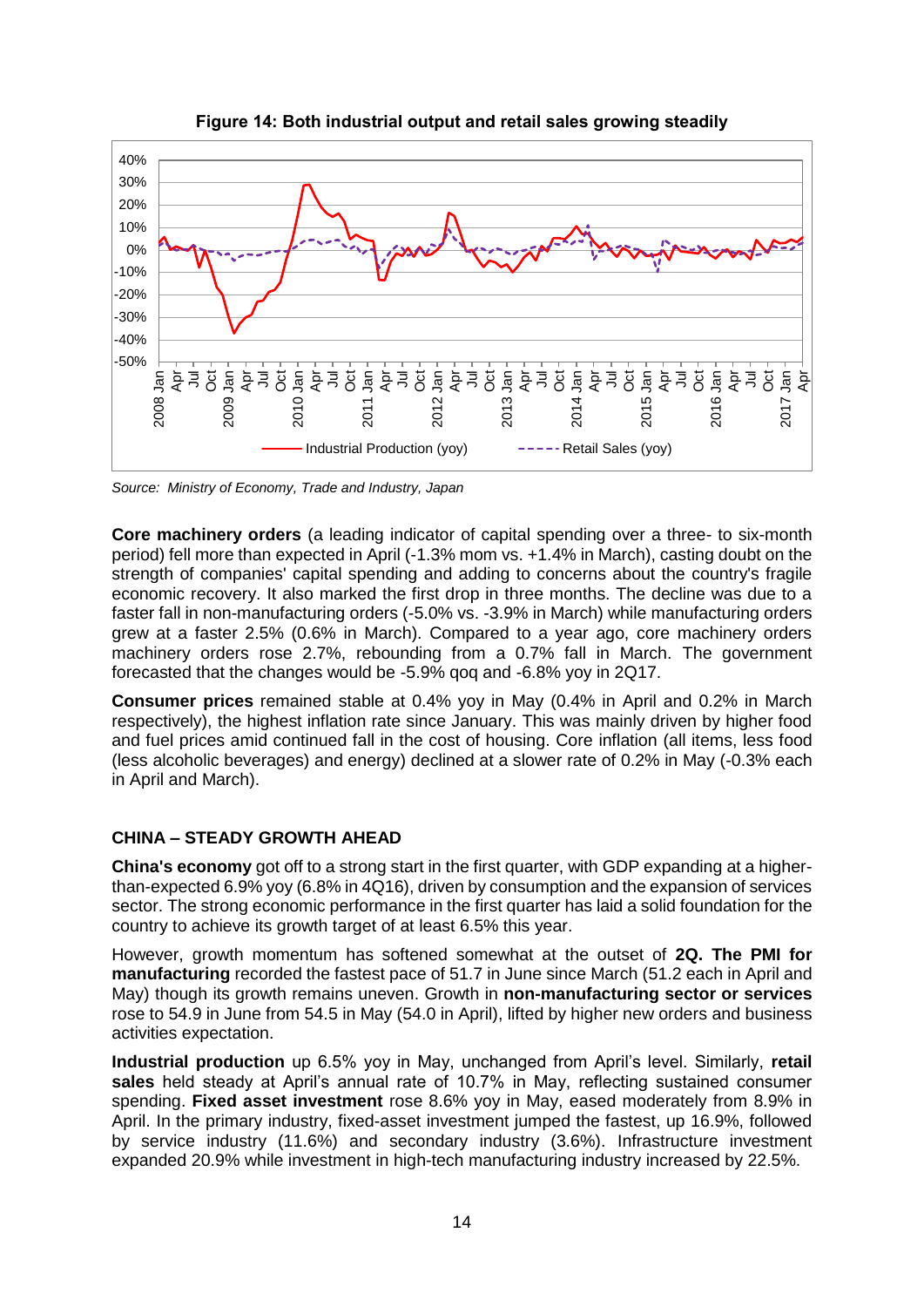

**Figure 15: Stable fixed assets investment growth**

*Source: National Bureau of Statistics of China*

The Chinese authorities have tightened capital controls to slash unproductive outflows in a bid to stabilise the country's foreign reserves and slow the pace of renminbi's depreciation. It also tightened regulations to deter risky lending to contain the rise in debt.

China's massive debt standing at nearly 300% of GDP remains the top policy concerns. If it gets out of hand, will have some serious implications on the financial system and budgetary operations. Moody's Investors downgraded China rating to A1 from Aa3 for the first time in 30 years, citing concerns the financial strength of the economy will erode in coming years as growth slows and debt continues to rise. However, Chinese officials and state media have countered that the debt problem is under control, and see the economy and reform efforts tracking in line with their expectations.

The government sets a lower economic growth target of 6.5% for 2017 compared to last year's range of 6.5% to 6.7%.

**House prices in 70 large- and medium-sized cities** rose 0.7% mom in May, same rate as in April. The sale price of newly-constructed residential buildings increased in 56 cities (58 in April), declined in 9 cities and was unchanged in 5. Annual average growth in house prices slipped from 9.6% in April to 9.5% in May.

**Exports** up 8.7% yoy in May (8.0% in April) as resilient global demand drove a third straight monthly increase. Imports also grew 14.8% (11.9% in April). The trade surplus widened to US\$40.8 billion from US\$38.0 billion in April. With exports remain a bright spot, this helps the overall economy though China's growth driver has been relying on domestic demand in recent years.

The biggest risk to China's trade prospects is the US inward-looking policy against its major trading partners, which were blamed for the huge trade imbalances disfavour the US. China's large trade surplus with the US has been a prime focus of the Trump administration, with more than 40% of the U.S. trade deficit in goods was with China. Both countries agreed to a 100 day plan for trade talks aimed at boosting US exports and reducing China's trade surplus with the United States.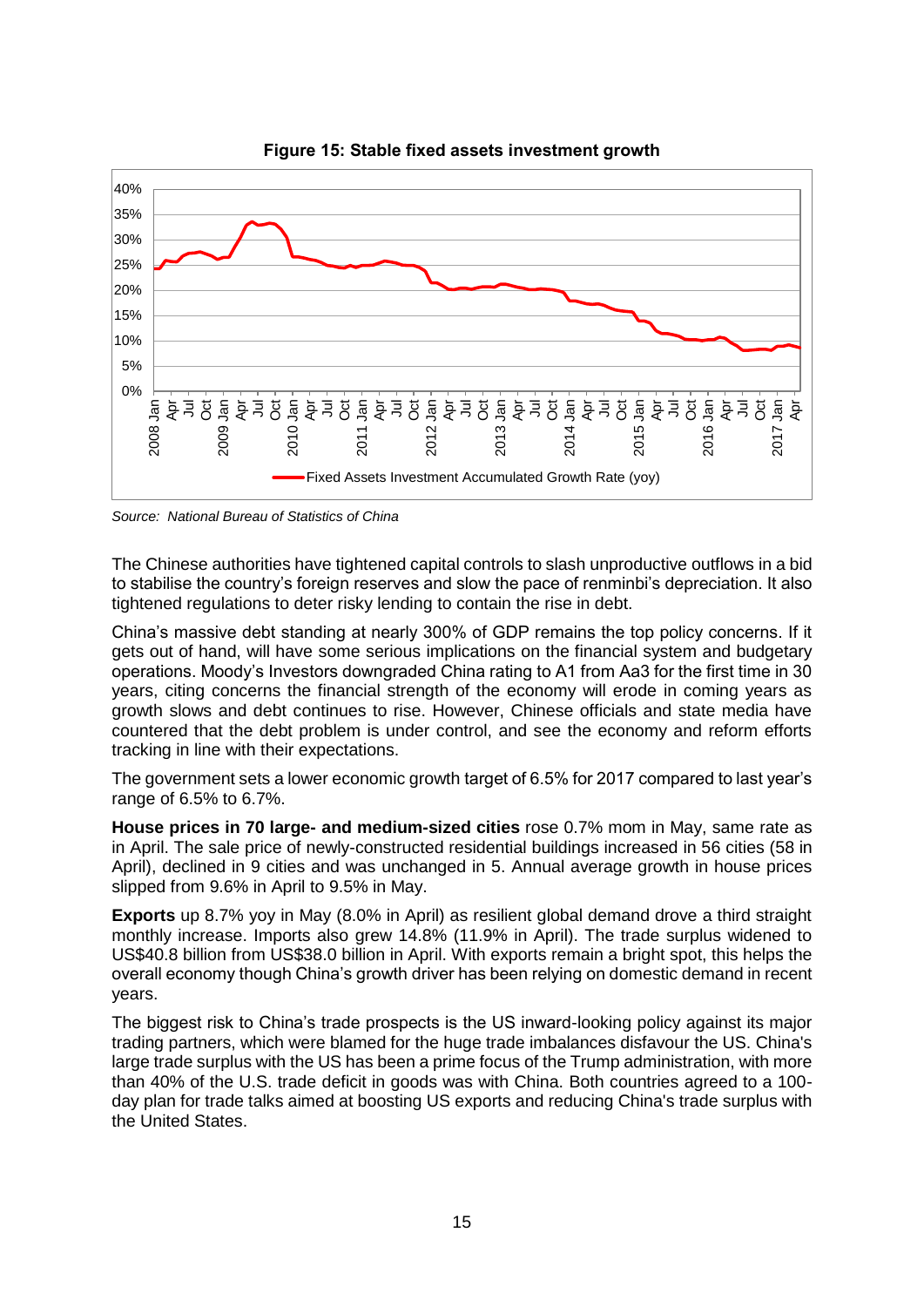

**Figure 16: Exports growth on recovery**

*Source: National Bureau of Statistics of China*

### **ASEAN-5 ECONOMIES' KEY ECONOMIC DATA TRACKER**

Broadly, ASEAN-5 economies' (Malaysia, Singapore, Indonesia, Thailand and Philippines) continued to expand in 1Q17, largely thanks to strong exports and steady pace of domestic demand. With the exception of Singapore and Philippines, economic growth has picked up in Malaysia, Indonesia and Thailand.

The incoming economic data and indicators point to continued expansion of real economic activities, albeit moderately in ASEAN-5. Both exports and industrial production seen growing at a slower pace going into the second quarter. Except Singapore and Thailand, the CPI readings for Malaysia, Indonesia and Philippines remained elevated though Malaysia and Philippines have ebbed from the peak. Regional currencies have moved higher against the US dollar, thanks to a pause in the dollar's strength as investors' earlier enthusiasm for a stronger US dollar driven by the Trump administration's policies fizzled out. In addition, lingering uncertainties surrounding political troubles in the White House also pared the dollar strength expectations further.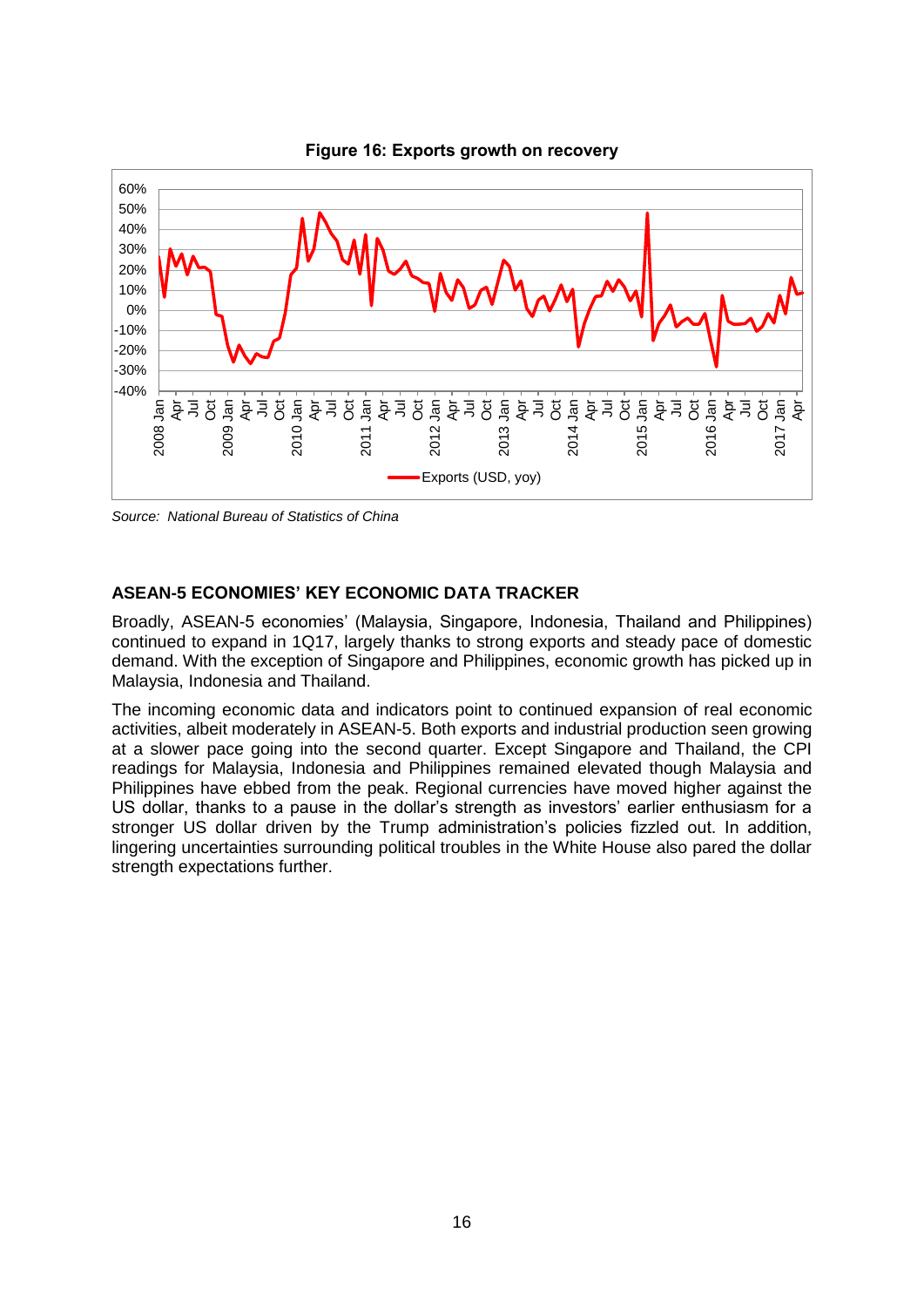

**Figure 17: Real GDP growth trend**

*Source: Department of Statistics, Malaysia; Singapore Department of Statistics; Statistics Indonesia; National Economic and Social Development Board, Thailand; Philippine Statistics Authority*



**Figure 18: Export growth trend**

*Source: Department of Statistics, Malaysia; Singapore Department of Statistics; Statistics Indonesia; Bank of Thailand; Philippine Statistics Authority*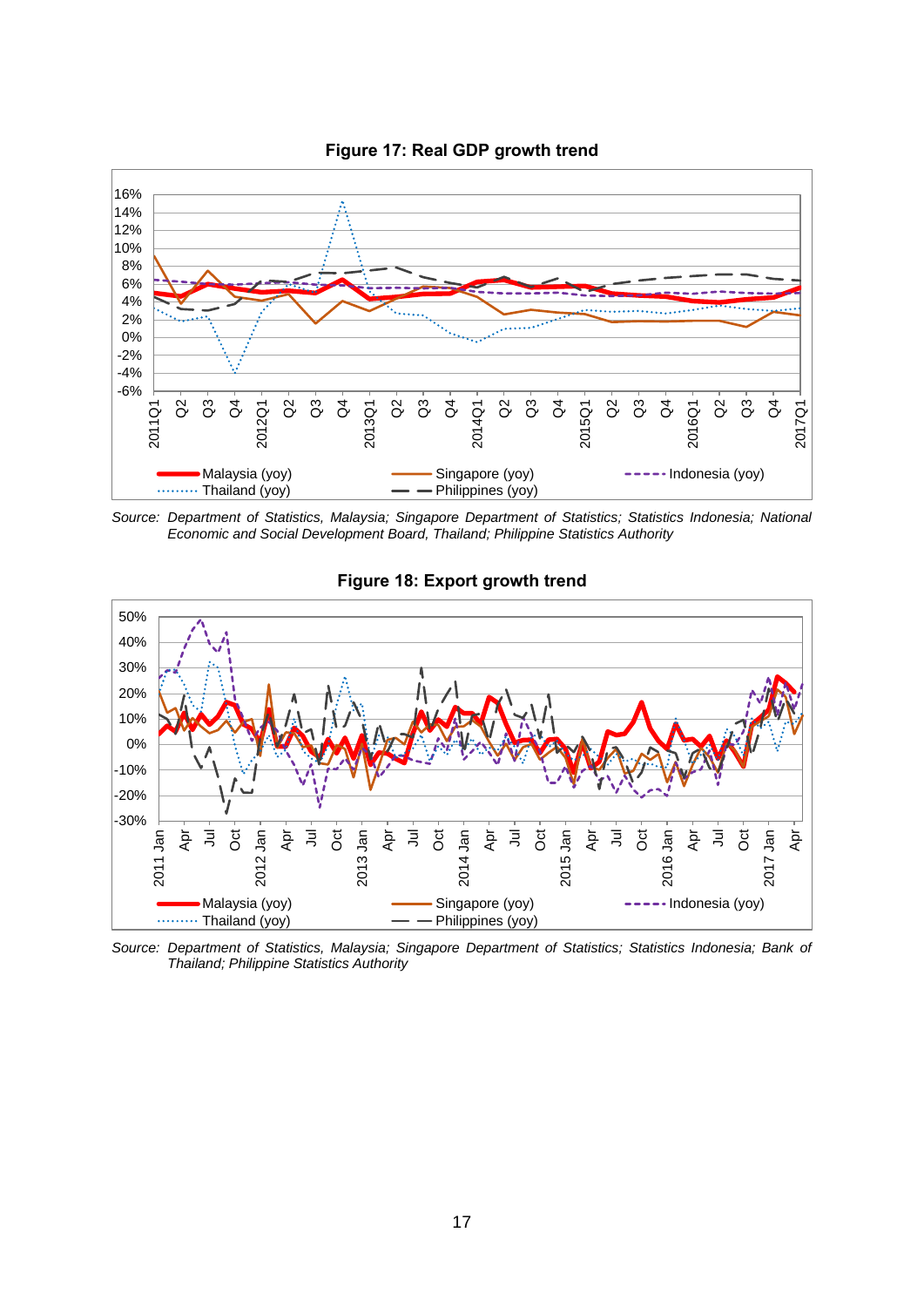

**Figure 19: Industrial production growth trend**

*Source: Department of Statistics, Malaysia; Singapore Department of Statistics; Statistics Indonesia; Office of Industrial Economics, Thailand; Philippine Statistics Authority*



### **Figure 20: Inflation trend**

*Source: Department of Statistics, Malaysia; Singapore Department of Statistics; Bank Indonesia; Ministry of Commerce, Thailand; Philippine Statistics Authority*

# **B. GLOBAL MONETARY POLICY TRACKER**

Recent policy statement and guidance from global central banks have stirred expectations that a synchronised restrictive monetary policy is on the cards. Global bonds sold off as investors bet on the hawkish tones from central banks signalling an end to easy-money era going forward.

The Federal Reserve's rate hike of 25bps to 1.00-1.25% in June marks the fourth round of increases since Dec 2015. The Fed has demonstrated consistency in its forward guidance of a gradual hiking of interest rates, keeping pace with the Fed's dual mandate of sustaining employment and ensuring stable prices. The Fed officials viewed recent softer inflation data as primarily reflecting transitory factors.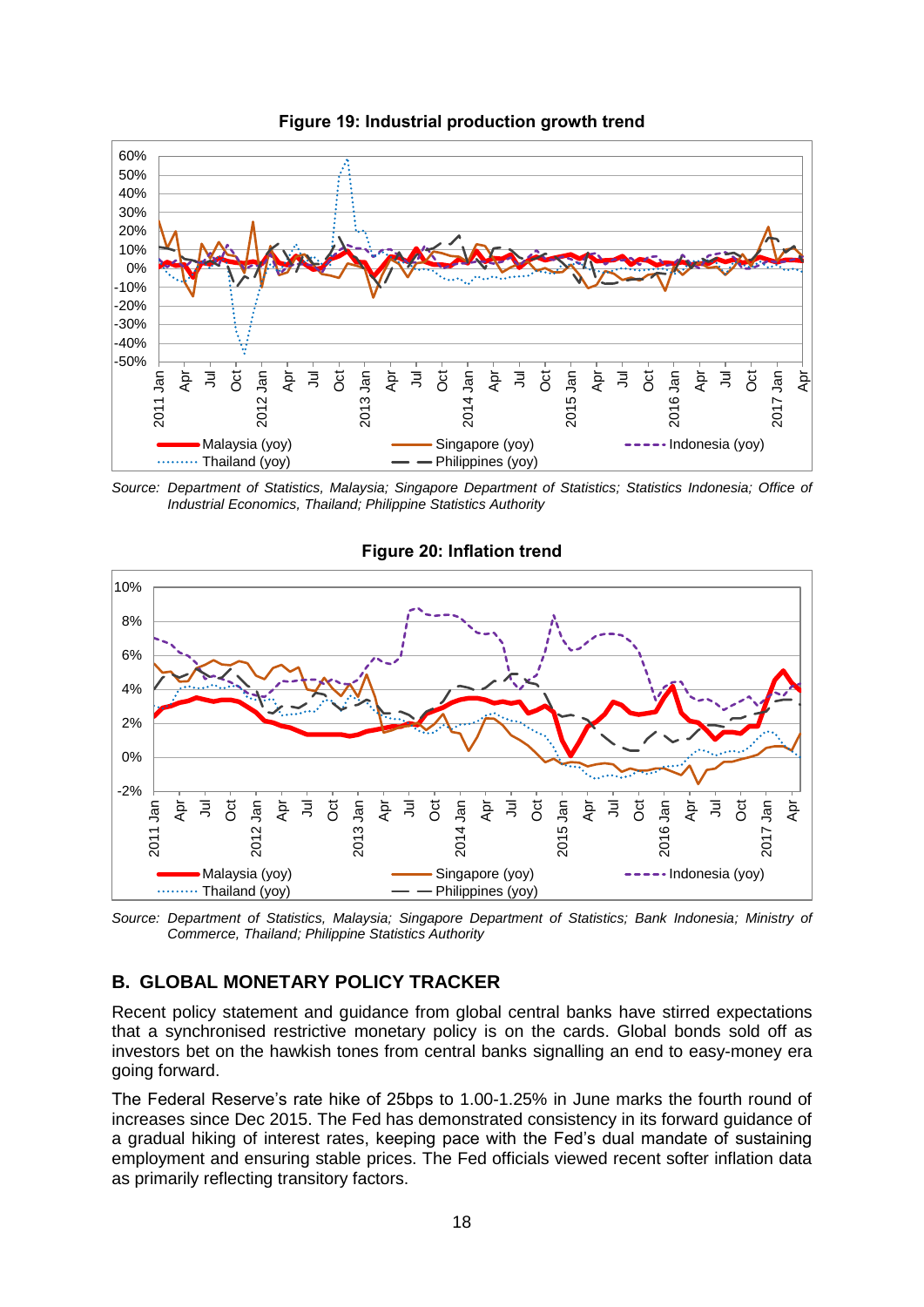The increased interest rate reflects the Fed's confidence on the US economic expansion path despite the recent weak economic and inflation readings, citing the firm labour market condition.

Moving into the second half of the year, market will be focussing on the Fed's plan to pare back the US\$4.3 trillion balance sheet it amassed during the crisis. Nearly all policymakers indicated that as long as the economy and the path of the federal funds rate evolved as currently expected, it likely would be appropriate to begin reducing the Federal Reserve's securities holdings this year.

The Fed expects to implement its balance sheet normalisation this year, initially trimming reinvestments in treasury securities by US\$6 billion per month and mortgage backed securities by US\$4 billion. The reduction will be expanding on a quarterly basis until it reaches US\$30bn per month for US Treasuries and US\$20bn per month in mortgage backed securities.

The Fed still on course for the third rate hike this year. We expect the Fed to raise rates by another 25bps to 1.25-1.50% by end-2017 (0.50-0.75% at end-2016).

The European Central Bank (ECB) indicated that risks to growth outlook is broadly balanced. The central bank has also tweaked its forward guidance on taking interest rates below their record levels if warranted. It now says rates will only stay at their present lows (-0.40%) should inflation continue to undershoot, signalling a policy shifts toward tightening when the condition permits. The ECB's QE programme could however still be expanded beyond its €60bn a month "if necessary". Its monthly asset purchases will continue to total €60bn a month and to run until at least December 2017.

Despite an improving economic outlook, Bank of Japan's (BoJ) Governor Haruhiko Kuroda affirmed that the time to start on exit strategy is when the bank achieved the 2% inflation objective.

Most regional central banks are expected to maintain a wait and see monetary approach, weighing on the strength of domestic economy, inflation trajectory and the path of the US interest rates.

| <b>End-period of</b>                          | 2008             | 2009             | 2010             | 2011             | 2012             | 2013             | 2014             | 2015             | 2016             | 2017<br>Jun      | 2017e            |
|-----------------------------------------------|------------------|------------------|------------------|------------------|------------------|------------------|------------------|------------------|------------------|------------------|------------------|
| <b>US, Federal Funds</b><br>Rate              | $0.00 -$<br>0.25 | $0.00 -$<br>0.25 | $0.00 -$<br>0.25 | $0.00 -$<br>0.25 | $0.00 -$<br>0.25 | $0.00 -$<br>0.25 | $0.00 -$<br>0.25 | $0.25 -$<br>0.50 | $0.50 -$<br>0.75 | $1.00 -$<br>1.25 | $1.25 -$<br>1.50 |
| Euro Area, ECB<br>(Deposit Facility)          | 2.00             | 0.25             | 0.25             | 0.25             | 0.00             | 0.00             | $-0.20$          | $-0.30$          | $-0.40$          | $-0.40$          | $-0.40$          |
| Japan, BOJ Policy<br>Rate                     | 0.10             | 0.10             | $0.00 -$<br>0.10 | $0.00 -$<br>0.10 | $0.00 -$<br>0.10 | $0.00 -$<br>0.10 | $0.00 -$<br>0.10 | $0.00 -$<br>0.10 | $-0.10$          | $-0.10$          | $-0.10$          |
| China, PBOC 1-year<br>Benchmark Loan I/R      | 5.31             | 5.31             | 5.81             | 6.56             | 6.00             | 6.00             | 5.60             | 4.35             | 4.35             | 4.35             | 4.60             |
| India, RBI Policy Repo<br>Rate                | 6.50             | 4.75             | 6.25             | 8.50             | 8.00             | 7.75             | 8.00             | 6.75             | 6.25             | 6.25             | 6.00             |
| Korea, BOK Base<br>Rate                       | 3.00             | 2.00             | 2.50             | 3.25             | 2.75             | 2.50             | 2.00             | 1.50             | 1.25             | 1.25             | 1.25             |
| Malaysia, BNM O/N<br><b>Policy Rate</b>       | 3.25             | 2.00             | 2.75             | 3.00             | 3.00             | 3.00             | 3.25             | 3.25             | 3.00             | 3.00             | 3.00             |
| Indonesia, BI 7-Day<br><b>RR</b> Rate         | 9.25             | 6.50             | 6.50             | 6.50             | 5.75             | 7.50             | 7.75             | 7.50             | 4.75             | 4.75             | 4.75             |
| Thailand, BOT 1-Day<br><b>Repurchase Rate</b> | 2.75             | 1.25             | 2.00             | 3.25             | 2.75             | 2.25             | 2.00             | 1.50             | 1.50             | 1.50             | 1.50             |
| Philippines, BSP O/N<br><b>RR</b> Rate        | 5.50             | 4.00             | 4.00             | 4.50             | 3.50             | 3.50             | 4.00             | 4.00             | 3.00             | 3.00             | 3.00             |

### **Figure 21: Policy rate (%)**

*Source: Officials; SERC*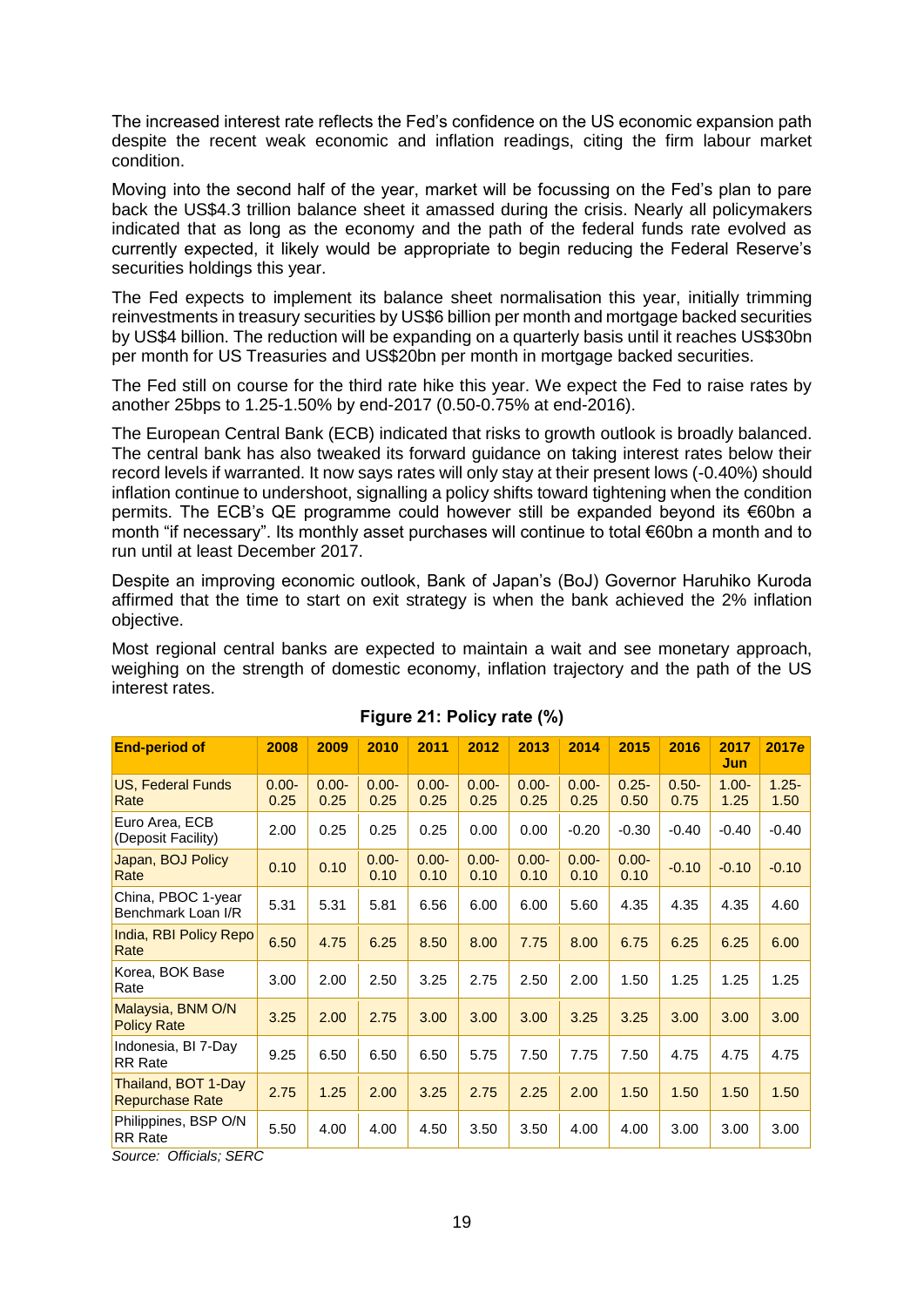# **C. MALAYSIA ECONOMY ON TRACK FOR CONTINUED GROWTH**

**A strong start for the year**. The Malaysian economy grew stronger-than-expected in 1Q17 (5.6% yoy vs. 4.5% in 4Q16), thanks to strengthening domestic demand (7.7% vs. 3.2% in 4Q16) and higher exports (9.8% vs. 2.2% in 4Q16) though net trade shave off 1.2% pts from 1Q17's GDP growth due to much stronger imports (12.9%).

**Surprisingly resilient consumer spending, private investment picks up**. Defying expectations, consumer spending displayed resilience to grow by 6.6% in 1Q17, higher than 6.1% in 4Q16 despite grappling with high cost of living and inflation. The cash handouts estimated RM2.6bn during the first phase of payment in February came in handy. Private investment staged a strong comeback to expand by a double-digit rate of 12.9% in 1Q17 (4.9% in 4Q16) after slowing and stuck in a low growth range in previous quarters. Higher capital spending was boosted by a few large manufacturing investment and lumpy purchases of transport equipment.

**All economic sectors register positive growth**. The services sector sustained a higher growth of 5.8% in 1Q17 (5.5% in 4Q16), thanks to resilient domestic demand as reflected in retail trade (7.8%), motor vehicles sales (3.5%), transport and storage (6.1%), communication (8.2%), finance (3.9%), real estate and business services (7.3%), government services (5.1%) and other services (5.4%). Manufacturing growth expanded stronger (5.6% vs. 4.7% in 4Q16), driven by better demand for electronics while continued demand for food-related products and rebound in motor vehicle sales helped to hold overall output of domestic-market oriented industries. Construction sector's growth of 6.5% in 1Q17 (5.1% in 4Q16) was lifted by the expansion of civil engineering projects in the petrochemical, power plant and transportation segments. The agriculture sector turned around to grow by 8.3% (-2.5% in 4Q16), thanks to rebound in crude palm oil output (1Q17: 17.7%; 4Q16: -7.2%) on the diminished impact of El Nino and higher rubber production (1Q17: 23.5%; 4Q16: 1.1%). Mining output moderated to 1.6% from 5.0% in 4Q16 on lower crude oil production as Malaysia committed 20,000 barrels per day cut in crude oil, in compliance with the OPEC's oil output cuts deal.

**2017 GDP growth estimate revised higher**. Given stronger-than-expected 5.6% growth in 1Q17, we have raised our 2017's GDP estimate to 5.0% from 4.3%. This implies that 1Q's growth will not be sustainable and the growth trajectory is expected to moderate going into the remaining three quarters on the normalisation of exports and production. In particular, the weak exchange rate valuation effects on exports will taper in 2H17.

| <b>Economic Sector</b><br>[% share to GDP in 2017*] | 2014 | 2015 | 2016   | 2017<br>1Q | 2017f<br><b>(BNM)</b> | 2017e<br>(SERC) |
|-----------------------------------------------------|------|------|--------|------------|-----------------------|-----------------|
| Agriculture [8.0%]                                  | 2.0  | 1.3  | $-5.1$ | 8.3        | 4.0                   | 5.0             |
| Mining & Quarrying [8.7%]                           | 3.3  | 5.3  | 2.2    | 1.6        | 2.7                   | 1.3             |
| Manufacturing [22.9%]                               | 6.1  | 4.9  | 4.4    | 5.6        | 4.3                   | 5.7             |
| Construction [4.7%]                                 | 11.7 | 8.2  | 7.4    | 6.5        | 8.0                   | 8.3             |
| <b>Services [54.4%]</b>                             | 6.6  | 5.1  | 5.6    | 5.8        | 4.9                   | 5.2             |
| <b>Overall GDP</b>                                  | 6.0  | 5.0  | 4.2    | 5.6        | $4.3 - 4.8$           | 5.0             |

# **Figure 22: Real GDP by economic sector (% YoY)**

*Source: Department of Statistics, Malaysia; Bank Negara Malaysia (Annual Report 2016); SERC \* % Share to GDP of 2017f from BNM*

**Current and forward indicators remain positive**. Exports continued to expand strongly, albeit slower at 20.6% in April (24.1% in 1Q17), partly lifted by a low base effect. Industrial production rose 4.2% in April while loan growth held steadily. Imports of consumption goods pulled back sharply in April. Consumer sentiment improved but not so upbeat while business sentiments rebounded strongly.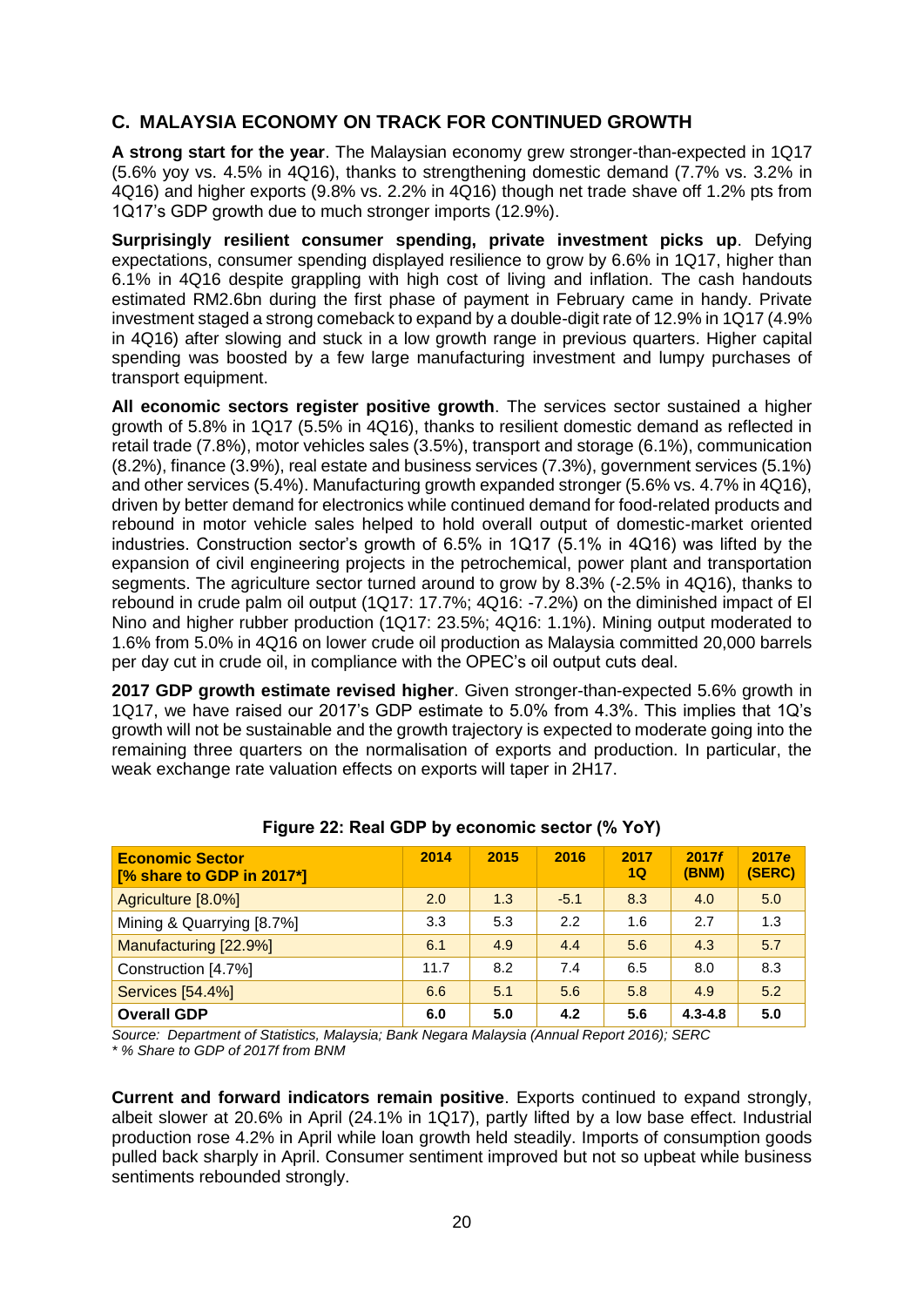The Malaysian Retail Chain Association (MRCA) expects retail sales to grow by about 4.5% this year, largely boosted by tourists spending. Despite the improvement in sentiment, households and businesses generally felt that the strong headline GDP number did not filter down to the man in the street and had varied impact on sectors. While businesses involved in the export sector benefitted from the weak ringgit and buoyant global demand, there were mixed impact on domestic sectors.

**Private investment indicators suggest continued expansion of capital**. Imports of capital and intermediate goods still growing, albeit at slower pace of 14.8% and 29.2% respectively in April (42.0% and 27.8% respectively in 1Q17). In the near-term, lingering uncertainties ahead of the General Election (GE14) as well as about how the Trump's economic policies shaping up are expected to cause some cautiousness among investors. Private investment prospects in the medium-term should be well supported by a flurry of mega infrastructure related projects, namely public transport, rail, ports and real estate development.

| <b>Demand Component</b><br>[% share to GDP in 2017*] | 2014   | 2015   | 2016   | 2017<br>1Q | 2017f<br>(BNM) | 2017e<br>(SERC) |
|------------------------------------------------------|--------|--------|--------|------------|----------------|-----------------|
| <b>Private Consumption [54.0%]</b>                   | 7.0    | 6.0    | 6.0    | 6.6        | 6.0            | 6.2             |
| Public Consumption [12.5%]                           | 4.3    | 4.4    | 0.9    | 7.5        | $-0.2$         | 6.3             |
| Private Investment [16.8%]                           | 11.1   | 6.3    | 4.3    | 12.9       | 4.1            | 8.9             |
| Public Investment [8.3%]                             | $-4.7$ | $-1.1$ | $-0.5$ | 3.2        | 1.5            | 2.8             |
| Exports of Goods and Services [68.4%]                | 5.0    | 0.3    | 1.1    | 9.8        | 2.2            | 7.9             |
| Imports of Goods and Services [60.3%]                | 4.0    | 0.8    | 1.1    | 12.9       | 1.8            | 10.2            |
| <b>Overall GDP</b>                                   | 6.0    | 5.0    | 4.2    | 5.6        | $4.3 - 4.8$    | 5.0             |

### **Figure 23: Real GDP by demand component (% YoY)**

*Source: Department of Statistics, Malaysia; Bank Negara Malaysia (Annual Report 2016); SERC \* % Share to GDP of 2017f from BNM*

**Headline inflation to increase at moderate pace in 2H17**. After hitting an 8-yr high of 5.1% yoy in March, headline inflation ebbed to 3.9% yoy in May (4.4% in April and 4.3% in 1Q17), thanks to moderating transport prices. With the volatile crude oil prices remain a wild card, we expect inflation to hover between 4.1-4.3% in 2Q17 assuming stable oil prices in the range of US\$50-55/bbl. We estimate inflation to 3.5-4.0% this year, in line with BNM's inflation outlook of 3.0-4.0% in 2017 (2.1% in 2016).

**Bank Negara Malaysia's policy rate remains status quo**. Bank Negara Malaysia (BNM) is expected to keep the policy rate unchanged at 3.00% for the rest of the year though the domestic economy is gaining momentum amid cost-induced inflation pressures. BNM reaffirmed that the demand-pull inflation is not apparent as reflected in moderate core inflation (which excludes volatile fuel prices) of 2.6% in May. Nevertheless, we think the central bank should prepare the groundwork for a gradual rise in interest rates in 2018 if the economy continues to strengthen.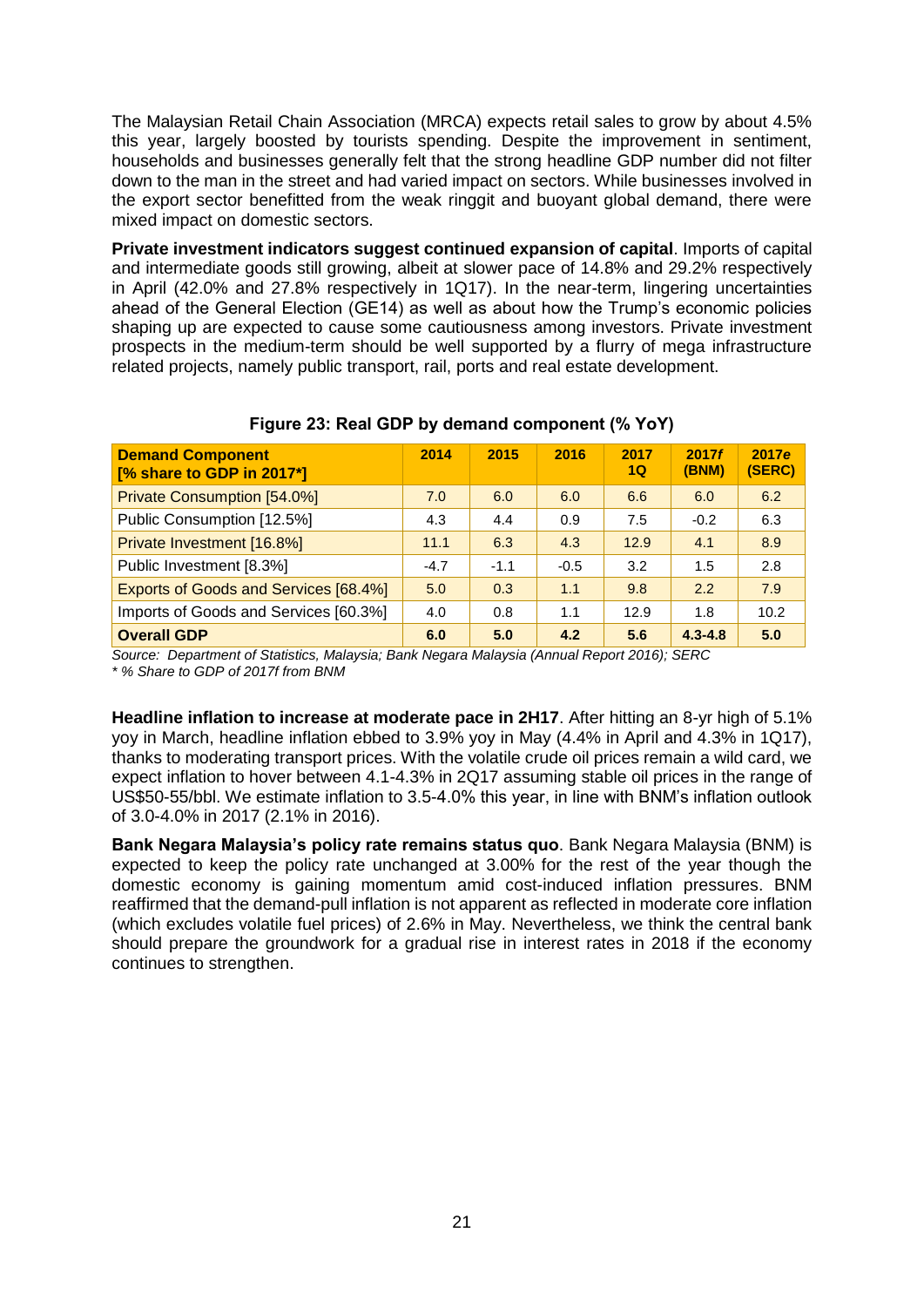

**Figure 24: Malaysia-US's interest rate differentials**

*Source: Bank Negara Malaysia; Federal Reserve*

### **REVIEW OF KEY ECONOMIC AND FINANCIAL INDICATORS**

**High frequency data** such as **exports, industrial production, manufacturing sales, services and loans** extended by the banking system suggest that the economic growth momentum would continue, albeit at a moderate pace when compared to 1Q. Headline inflation has ebbed in April and May though prices paid by consumers have not come down. Given stronger-than-expected 1Q's GDP growth, we have raised our real GDP growth estimate to 5.0% for this year and 4.9% for 2018 (4.6% previously).

1. The **leading index (LI)** moderated to 1.4% yoy in April from 1.7% in March, mainly dragged by declines in real imports of other basic precious and other non-ferrous metal (- 0.6% mom), number of housing units approved (-0.6%) as well as number of new companies registered (-0.4%). However, the fourth consecutive growth of expansion indicates that the economy will continue expanding in four to six months ahead.



**Figure 25: Leading index increased for four consecutive months albeit softer**

*Source: Department of Statistics, Malaysia*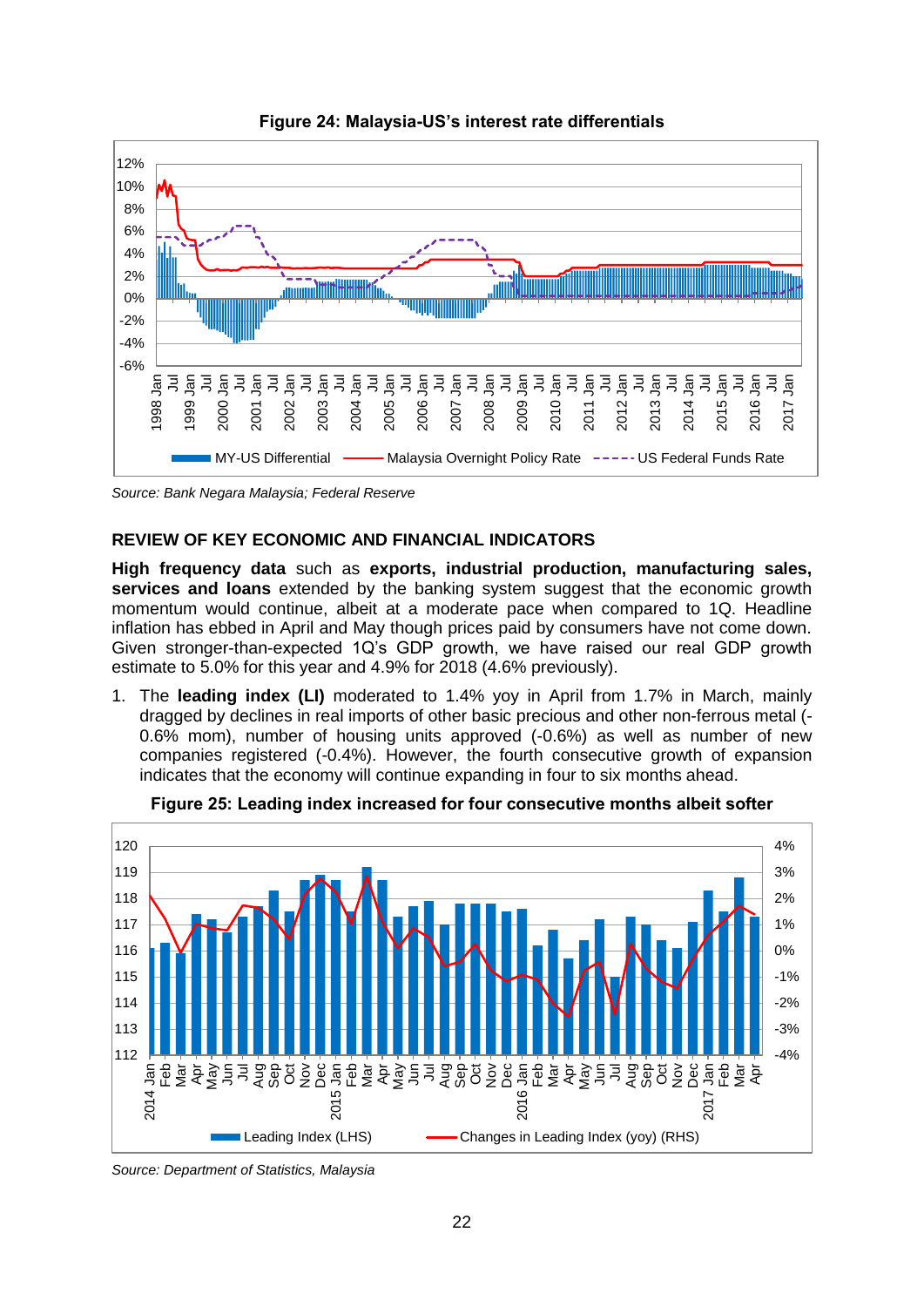2. **Industrial production**, as measured by the Index of Industrial Production, rose at a slower rate of 4.2% yoy in April (4.6% in March; 4.3% in 1Q17), as higher manufacturing output (6.7% vs. 5.9% in March) was offset by declines in electricity (-1.5% vs. -0.2% in March) and mining (-2.0% vs. 2.0% in March).

Higher **manufacturing output** was broad-based. Within domestic-market oriented industries, the sectors that showed continued expansion were food, beverages and tobacco (15.4% vs. March's 5.6%), transport equipment (5.0% vs. March's 6.2%), and non-metallic monetary products, basic metal and fabricated metal growth (4.3% vs. March's 4.0%). Export-oriented sectors were held up by electrical products and electronics (9.7% vs. March's 8.5%), textiles and apparel (6.4% vs. March's 7.0%), wood products and furniture (7.1% vs. March's 10.3%).

The decline in **mining output** was due to lower extraction of crude petroleum oil and condensates (-6.6%). This reflected Petronas's reduction of oil output of 20,000 bpd in compliance with the OPEC and non-OPEC agreement on the oil output cuts deal. The oil output cuts deal is extended until March 2018.

April's higher manufacturing output growth lends credence to continued steady economic growth estimated 5.0% in 2Q17, augmented by the services, agriculture and construction sectors. We expect the industrial output to grow by 4.5-4.8% in 2017 (3.8% in 2016), supported by higher expansion of manufacturing sector and electricity as well as moderate growth in mining output.



**Figure 26: Overall industrial production growth lifted by manufacturing output**

*Source: Department of Statistics, Malaysia*

3. The **external sector** continues to perform favourably in April as the trade surplus widened to RM8.8 billion from RM5.4 billion in March. Both exports and imports grew at doubledigit rates, albeit slower when compared to March. Nevertheless, Malaysia's export growth is still leading many of its ASEAN peers.

**Exports** expanded by 20.6% yoy in April (24.1% in March), partly aided by a low base effect and supported by higher demand for electrical products and electronics (22.2%; a share of 35.5% of total), petroleum products (5.4%; share 7.4%), chemicals (18.0%; share 7.4%), palm oil (26.1%; share 5.0%), manufactured metal (17.3%; share 4.5%), liquefied natural gas (LNG) (50.2%; share 4.4%), crude petroleum (65.7%; share 3.2%), rubber products (36.3%; share 3.1%), and optical and scientific equipment (10.5%; share 3.5%).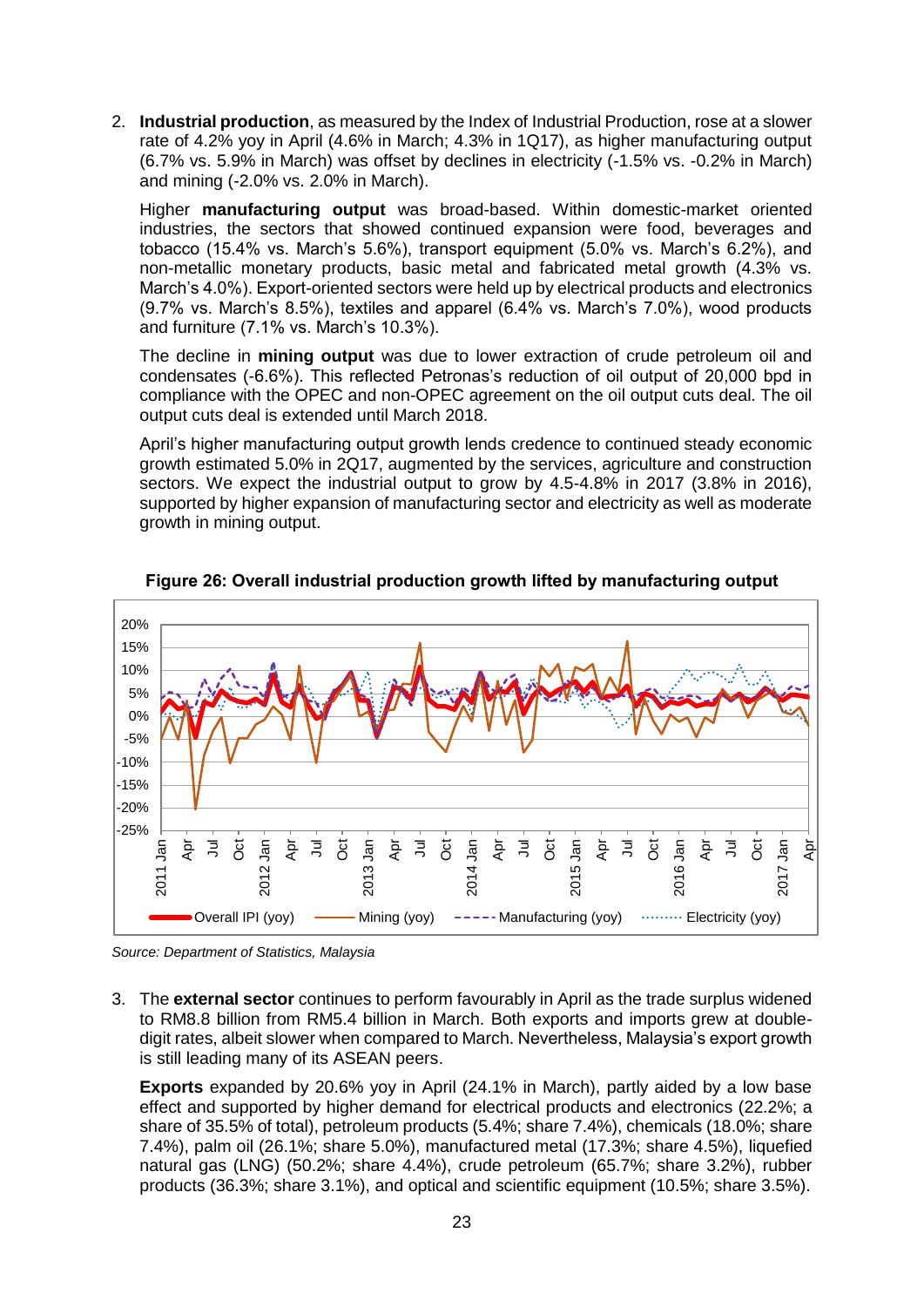In terms of export markets, exports were broadening to advanced economies, namely the US (11. 0% growth; 10.0% share of total exports), Japan (44.7%; 8.6% share), EU (26.5%; 10.1% share). Exports to China surged 50.6% to account for 13.7% share of total Malaysia's exports while growth to ASEAN grew 14.9% (28.6% share).

**Imports** also paced slower to 24.7% yoy in April (39.4% in March; 27.7% in 1Q17) lifted by intermediate imports (29.2%), capital imports (14.8%) and imported consumer goods  $(1.0\%)$ .

While we expect exports expansion to continue, but the disappearing of favourable base effects as well as exchange rate valuation should take some heat from the annual growth of exports, particularly going into 2H17. The export drivers remain intact and these include still expanding global manufacturing activity and firm global semiconductor sales. The volatile crude oil prices could be a dampener. The potential drag from the protectionism mindset in advanced economies and China's recovery strength should be closely monitored.

Backed by a strong 21.2% growth in Jan-Apr 2017, we have revised higher our full year's export growth estimate to 14.5% (1.1% in 2016).



**Figure 27: Exports growth moderated yet still strong**

*Source: Department of Statistics, Malaysia*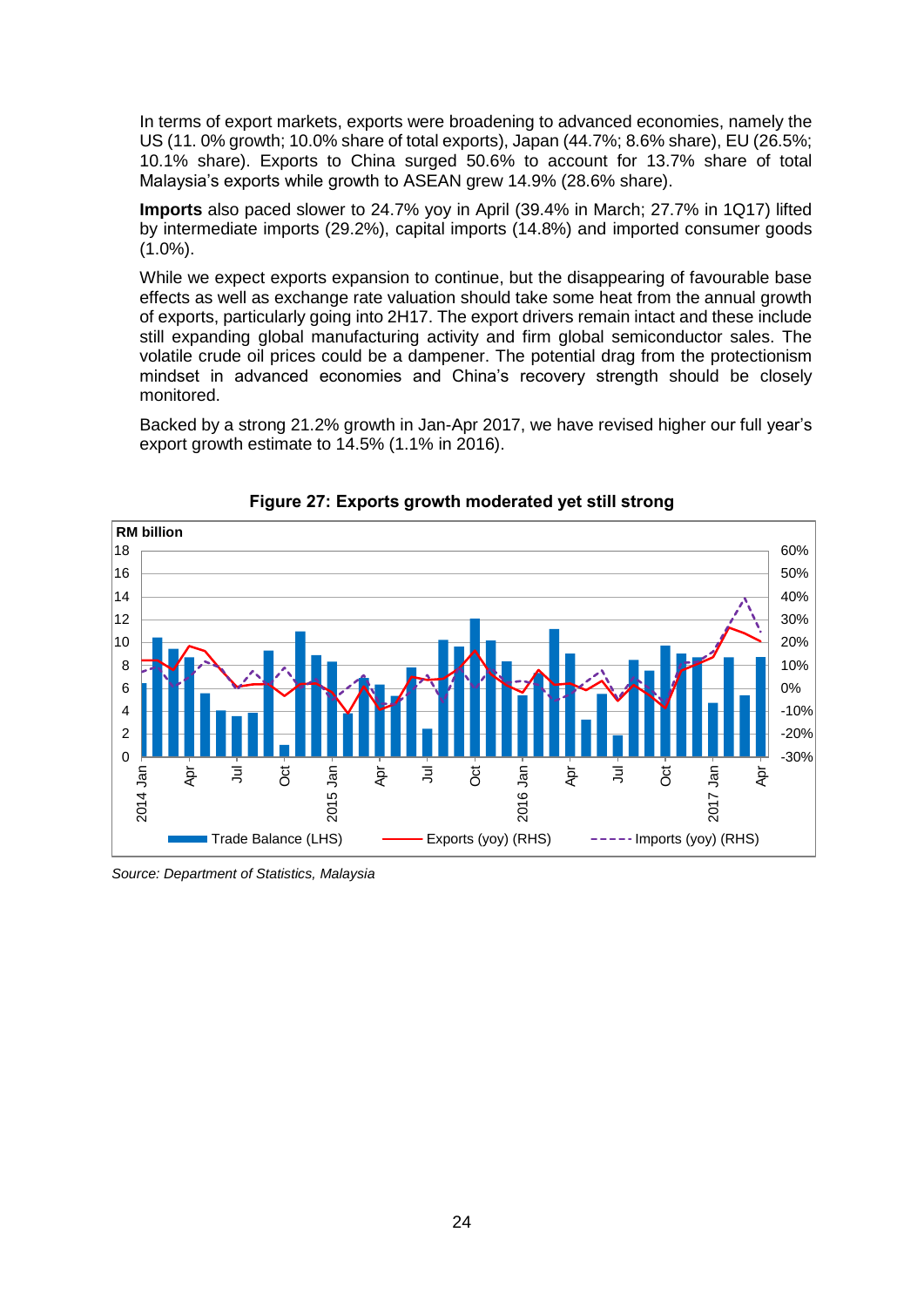

*Source: Department of Statistics, Malaysia*

4. Total **sales value of the manufacturing sector** rose higher by 15.6% yoy to RM60.5 billion in April (13.6% in March), marking five consecutive months of double-digit growth since December 2016. The significant annual increase was due to increases in electrical products and electronics (17.3%), petroleum, chemical, rubber and plastic products (18.2%) and non-metallic mineral products, basic metal and fabricated metal (12.3%). They jointly contributed 80.1% to the total sales value.



**Figure 29: Double-digit manufacturing sales growth for five consecutive months**

*Source: Department of Statistics, Malaysia*

Total number of employees employed in the manufacturing sector increased 2.6% yoy to 1,047,310 persons at end-April (2.1% in March), marking the highest increase since August 2011. The average sales value per employee, a measurement of labour productivity increased by 12.7%. Total salaries and wages paid rose 10.5% yoy in April, higher than 7.8% recorded in March while the wage per employee grew 7.7% to RM3,315.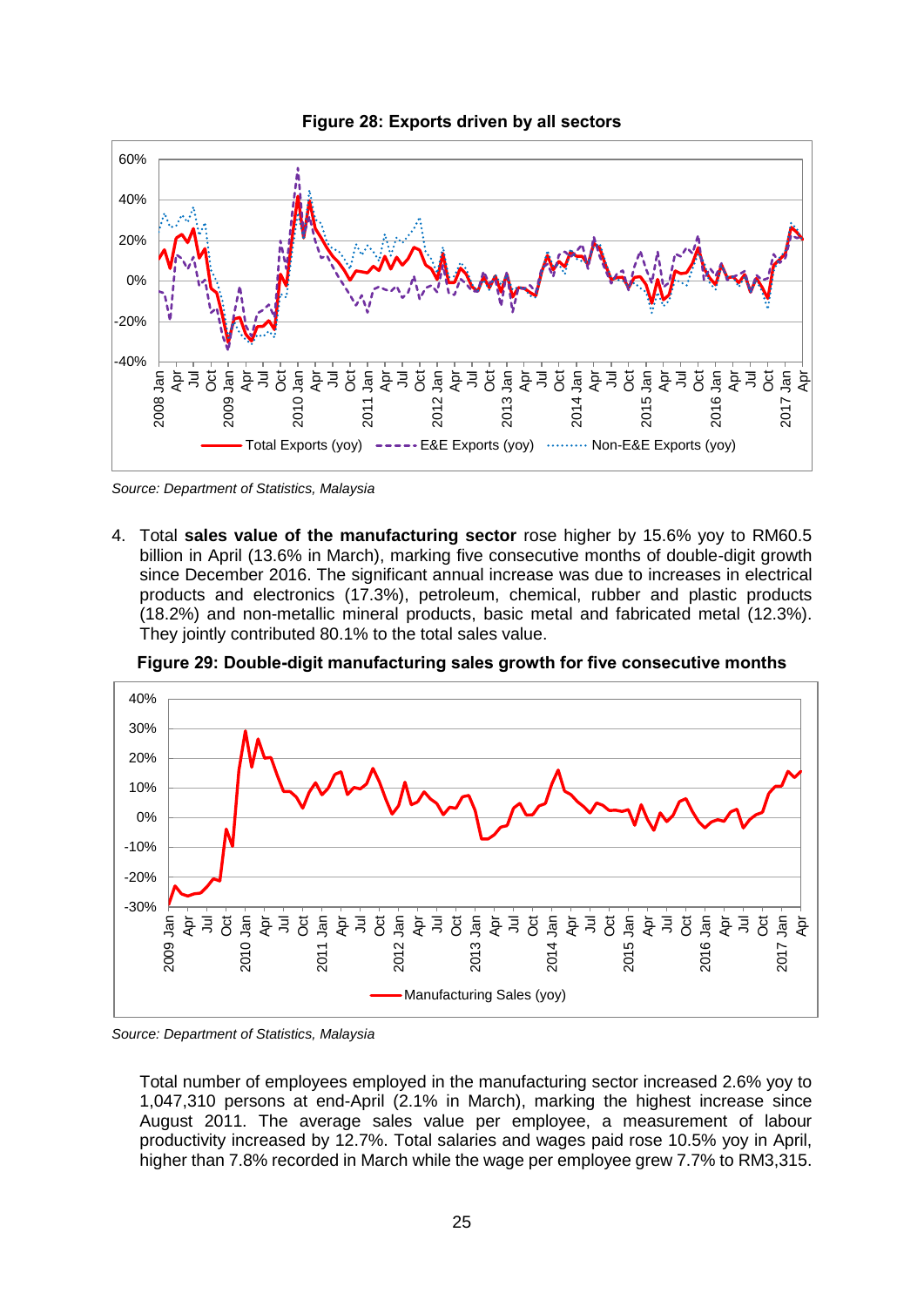

**Figure 30: Highest manufacturing employment growth since August 2011**

*Source: Department of Statistics, Malaysia*

5. The **services sector** recorded an 8.3% yoy increase in sales value to RM375.3 billion in 1Q17 (5.5% in 4Q16), the highest growth since 2Q14, mainly thanks to a rise of 8.5% growth or RM281.4 billion in the distributive trade.

**Distributive trade** which consists wholesale, retail and motor vehicle, grew higher by 9.6% yoy in April 2017 (8.9% in March and 8.7% in February respectively). The **wholesale and retail sector** up 8.6% and 12.9% respectively while motor vehicle sales eased to 4.0%.



**Figure 31: Wholesale and retail trades grow higher**

*Source: Department of Statistics, Malaysia*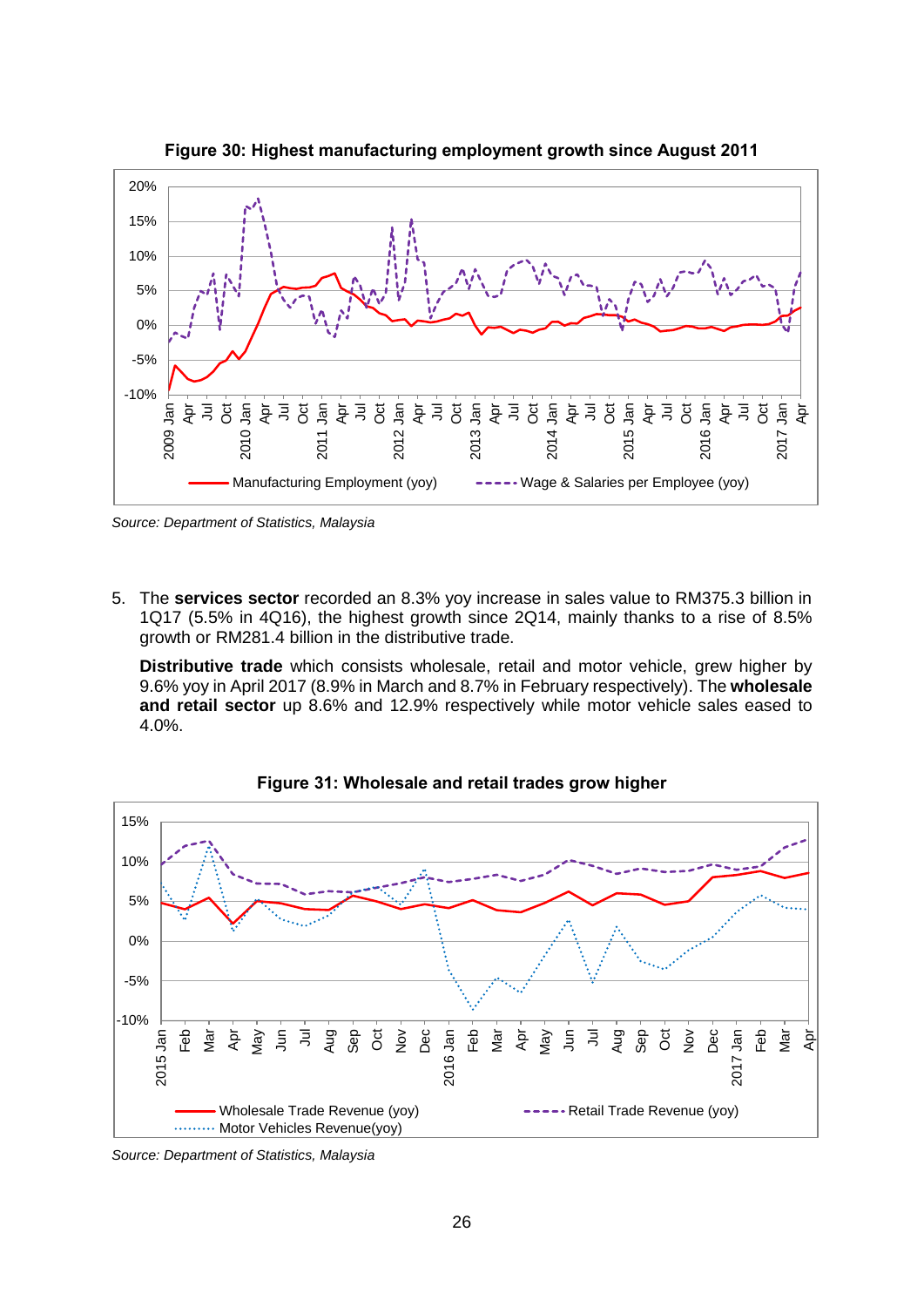All other sub sectors within services sector also registered positive sales growth in 1Q17, including professional (17.6% yoy), private education (8.5%), arts, entertainment & recreation (8.3%), information and communication (7.9%), food and beverages (6.9%), real estate agent (6.4%), private health (6.4%), transportation and storage (6.2%) and accommodation (1.6%).

The number of persons employed in services sector rose 2.5% yoy to 3.6 million persons in 1Q17 (2.5% in 4Q16). Total salaries and wages paid increased 5.1% to total RM22.9 billion in 1Q17, representing the highest growth since 1Q15. Productivity growth jumped 5.6%, the largest increase since 3Q14.

Despite rising by 1.8% in March, **tourist arrivals** dropped by 0.5% yoy in 1Q17, dragged by lower arrivals in February (-2.3%) and January (-1.1%). Among the top ten tourist arrivals by destination, China was the only country outside ASEAN that registered positive growth of 7.5% yoy to 551,378 persons in the first quarter. With total tourist arrivals of 6.6 million in 1Q17, the target of 31.8 million tourist arrivals in 2017 looks achievable, helped by the 29<sup>th</sup> SEA Games and 9<sup>th</sup> ASEAN Para Games in the third quarter.

6. **Private consumption indicators showed mixed performance**. Households have displayed their spending resilience in 1Q17 despite coping with high cost-induced inflation pressures and rising cost of living. MIER's consumer sentiment index (CSI) up 6.8 points to 76.6 in 1Q17 (69.8 in 4Q16) but remains below 100-point optimism threshold since 3Q14. The reasons cited for the improvement were stable income, improved financial and job expectations as well as worries over rising prices moderating. While households looking to up their shopping plans, some cautiousness remain.

The labour market shows a moderate recovery as the **unemployment rate** eased slightly to 3.4% in April and March after holding steady at 3.5% from December 2016. The country's jobless rate rose from 3.1% in 2015 to 3.4% in 2016, and labour participation rate fell to 67.7% from 67.9%. There were 5,549 job terminations reported in the 1Q17, among them only 957 were under the voluntary separation scheme (VSS). The layoffs either forced or voluntary were evident in the oil and gas, banking and manufacturing sectors. In terms of youth unemployment, the number of unemployed youth dropped slightly to 273,400 in 2016 (273,600 in 2015) despite the total unemployed person increased by 53,800 compared to a year ago.

After rising by 8.9% yoy in 1Q17, **sales of passenger cars** declined marginally to 37,741 units in April, due to the lapsing of some induced factors, including a rush for deliveries by companies having a financial year ending March 31 as well as changes in the SUV/4×4 excise duty structure, which was later reversed to its original rate. However, car sales rebounded strongly to grow by 17.1% to 45,139 units in May, marking the highest monthly increase since September 2013. In 5M17, total passenger car sales increased 8.8% to 210,410 units.

While the local automotive industry remains challenging, we expect total car sales to register a modest upturn of 1-2% increase this year (-13.0% in 2016), the first decline in four years. This is in line with the Malaysian Motor Association (MAA), which expects total passenger cars sale to rise by 1.4% to 522,000 units in 2017 (514,545 units in 2016).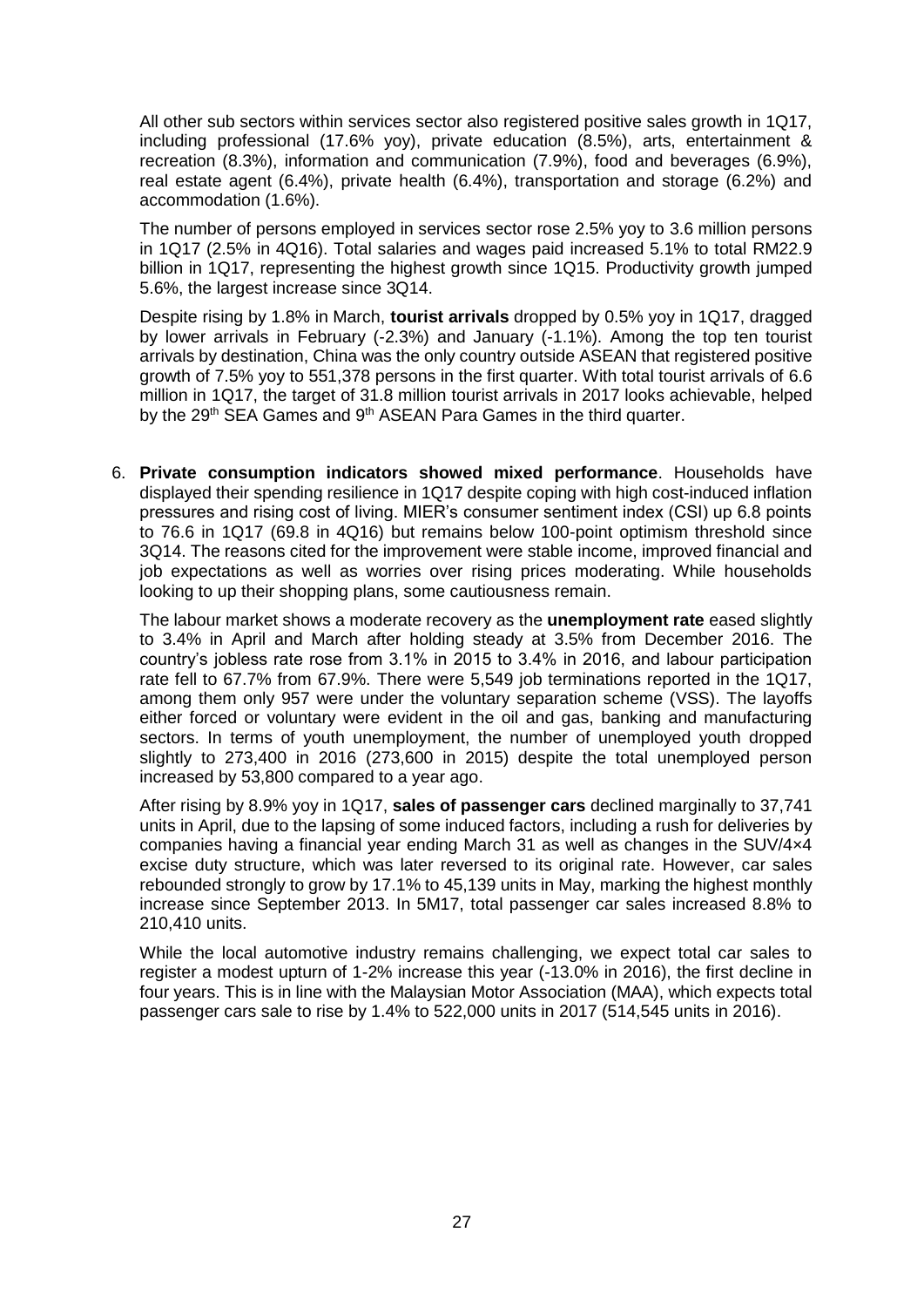

**Figure 32: Passenger car sales growing towards the target**

*Source: Bank Negara Malaysia*

Loans extended by banks for the purpose of **consumption credit** remained stable at 1.0% yoy in April (0.8% in 1Q17) while **imports of consumption goods** growth pulled back sharply to 1.0% in April (14.1% in March; 4.0% in 1Q), reflecting uneven pace of spending on imported consumer durables, partly due to the weakening ringgit.



**Figure 33: Consumer sentiment remains cautious despite some optimism spotted**

*Source: Bank Negara Malaysia*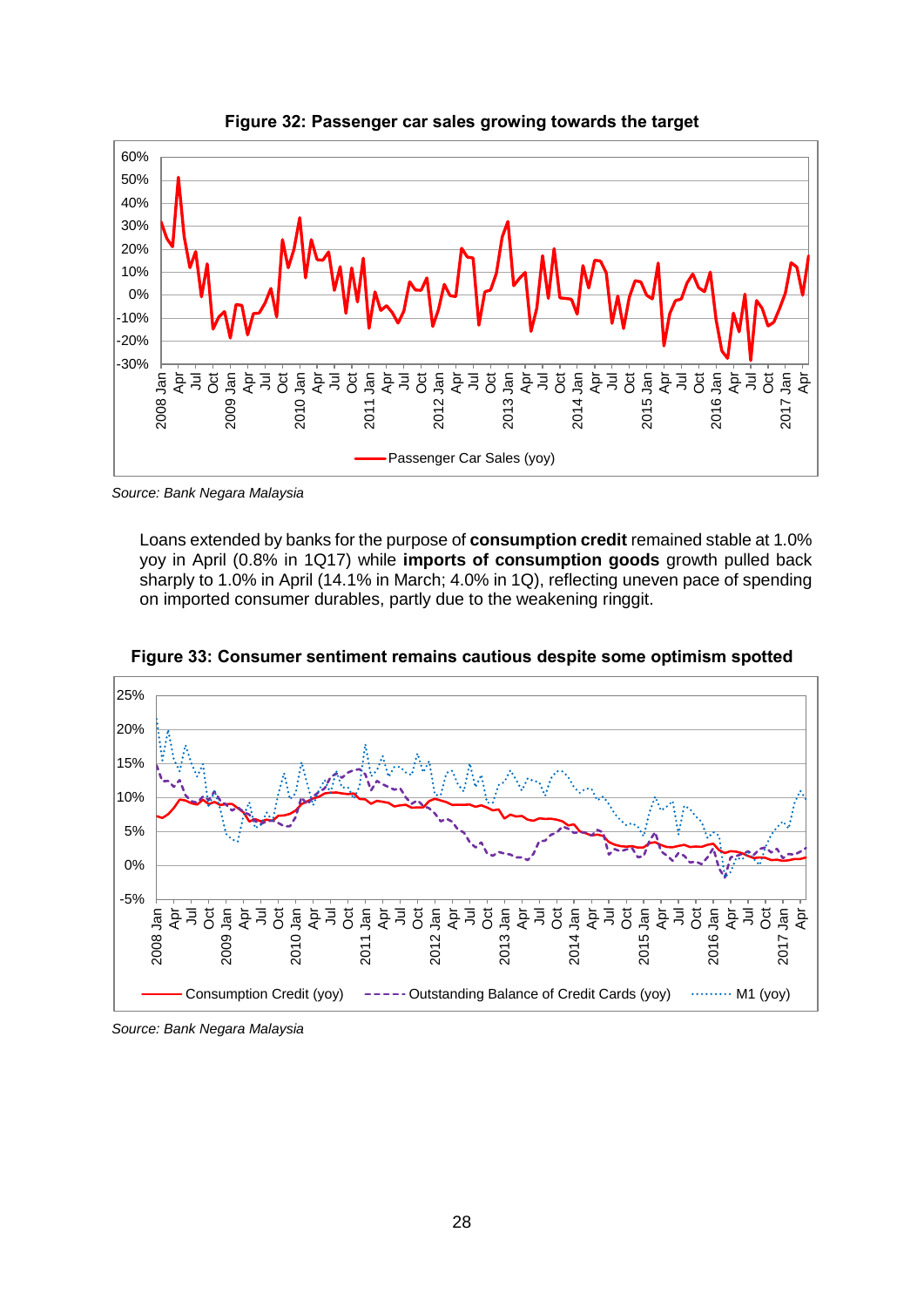Even though private consumption growth surprises on the upside in 1Q17 (6.6% vs. 6.1% in 4Q16), the strength of consumer spending hinges critically on how consumers view the state of economy, job and income prospects as well as inflation expectations. Rural households' spending depends on the prices of commodities such as rubber, which had slowed further to 18.9% in May (25.1% in April and 93.7% in 1Q17) and for palm oil higher at 7.5% in May (3.7% in April vs. 30.0% in 1Q17). Spending on big-ticket items such as passenger car jumped 17.1% in May. **Private consumption growth** is now expecting to grow by 6.2% in 2017 and 6.0 % in 2018 respectively (6.0% in 2016), slowing from an average growth of 7.1% in 2011-15.

7. **Private investment indicators** painted a mixed picture, indicating that the strong private investment growth (12.9% in 1Q17) may not repeat in 2Q. Imports of **capital goods** and **intermediate goods** moderated to 14.8% in April (82.4% in March; 42.0% in 1Q17) and to 29.2% in April (36.3% in March; 27.8% in 1Q17) respectively. **Business loan** growth eased to 6.1% in May from 7.5% in April. MIER's Business Conditions Index climbed above benchmark to read 112.7 points in 1Q17, up from 81.2 points in 4Q16, supported by the picked up in local and export orders as well as fast-moving sales.

In the near-term, lingering uncertainty associated with the General Election 14 (GE14) may temper investors' sentiment. Nevertheless, we continue to see better prospects for private investment over the medium-term, backed by the on-going implementation and new infrastructure projects related to rail and ports projects. Real estate development projects and continued investment in manufacturing and services also are prime catalysts. We have revised **private investment growth** estimates to 8.9% in 2017 (4.1% previously) and 7.8% in 2018 respectively (4.4% in 2016).



**Figure 34: Private investment indicators show positive outcomes in April**

*Source: Bank Negara Malaysia*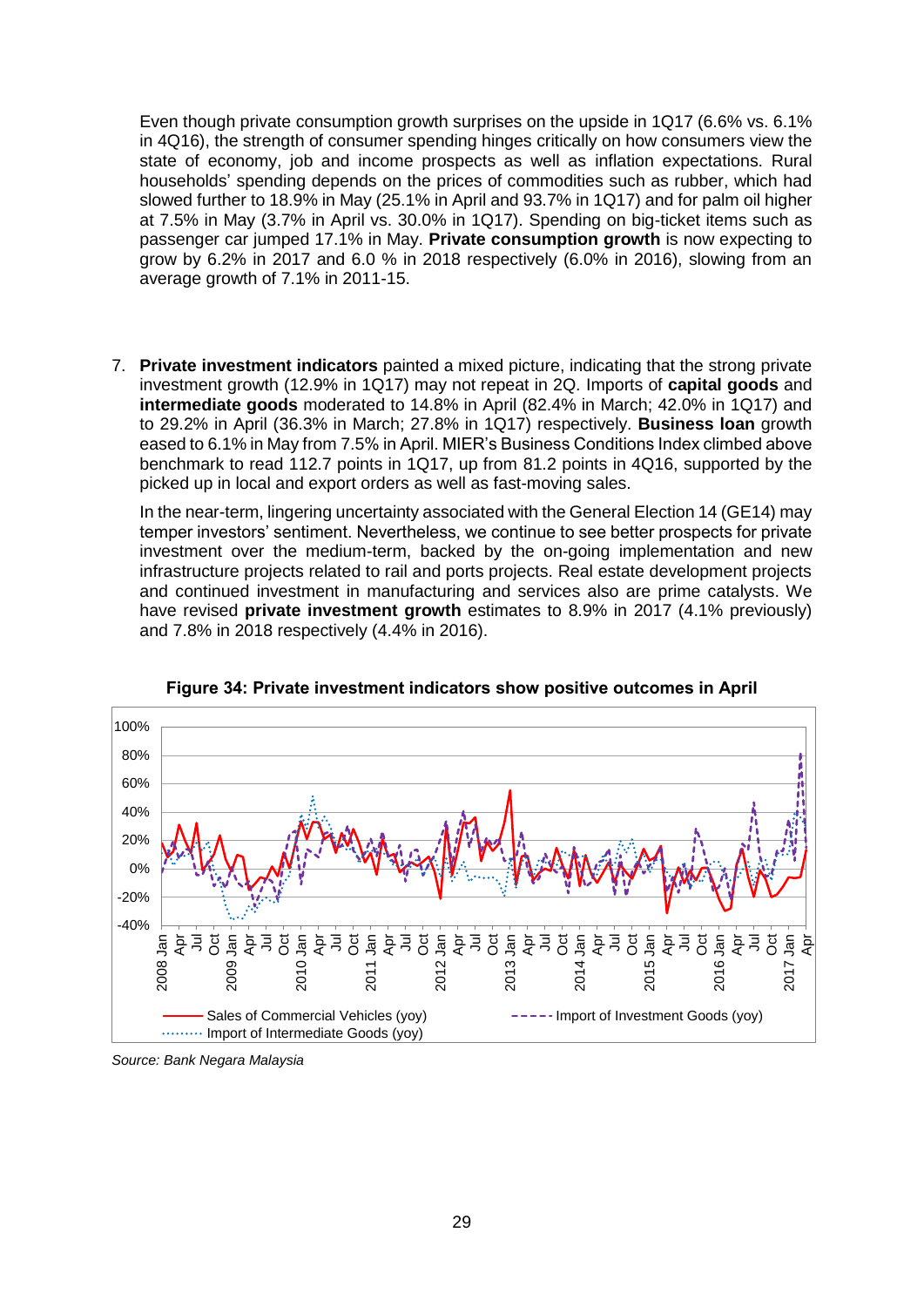8. **Headline inflation** eased further to 3.9% yoy in May (4.4% in April, 5.1% in March and 4.5% in February). Core inflation (excludes volatile items) which reflects the demandinduced inflation increased higher to 2.6% in May, marked the largest inflation since March z016, mainly due to the higher food and non-alcoholic beverages prices.



**Figure 35: Inflation eases on moderated transportation costs**

*Source: Department of Statistics, Malaysia*

Among the major groups which registered higher increases of prices were transport (13.1% vs. 16.7% in April), food & non-alcoholic beverages (4.4% vs.4.1% in April), recreation services & culture (2.9% vs. 3.0% in April) and health (2.9% vs. 2.8% in April). Food & non-alcoholic beverages, which make up 30.2% of CPI basket, showed price increases in oil and fats (38.9%), fish & seafood (4.1%) and meat (5.1%).

While the cost-push inflation has caused broader price increases, demand pressure inflicted by a wage-price spiral is not seen as core inflation increased moderately. Though the headline inflation reading will moderate in 2H17, the pace of price increases will depend on the volatile global crude oil prices. We estimate inflation to average 3.5-4.0% (2.1% in 2016).



**Figure 36: Fuel prices moderated since the peak in March**

*Source: Department of Statistics, Malaysia*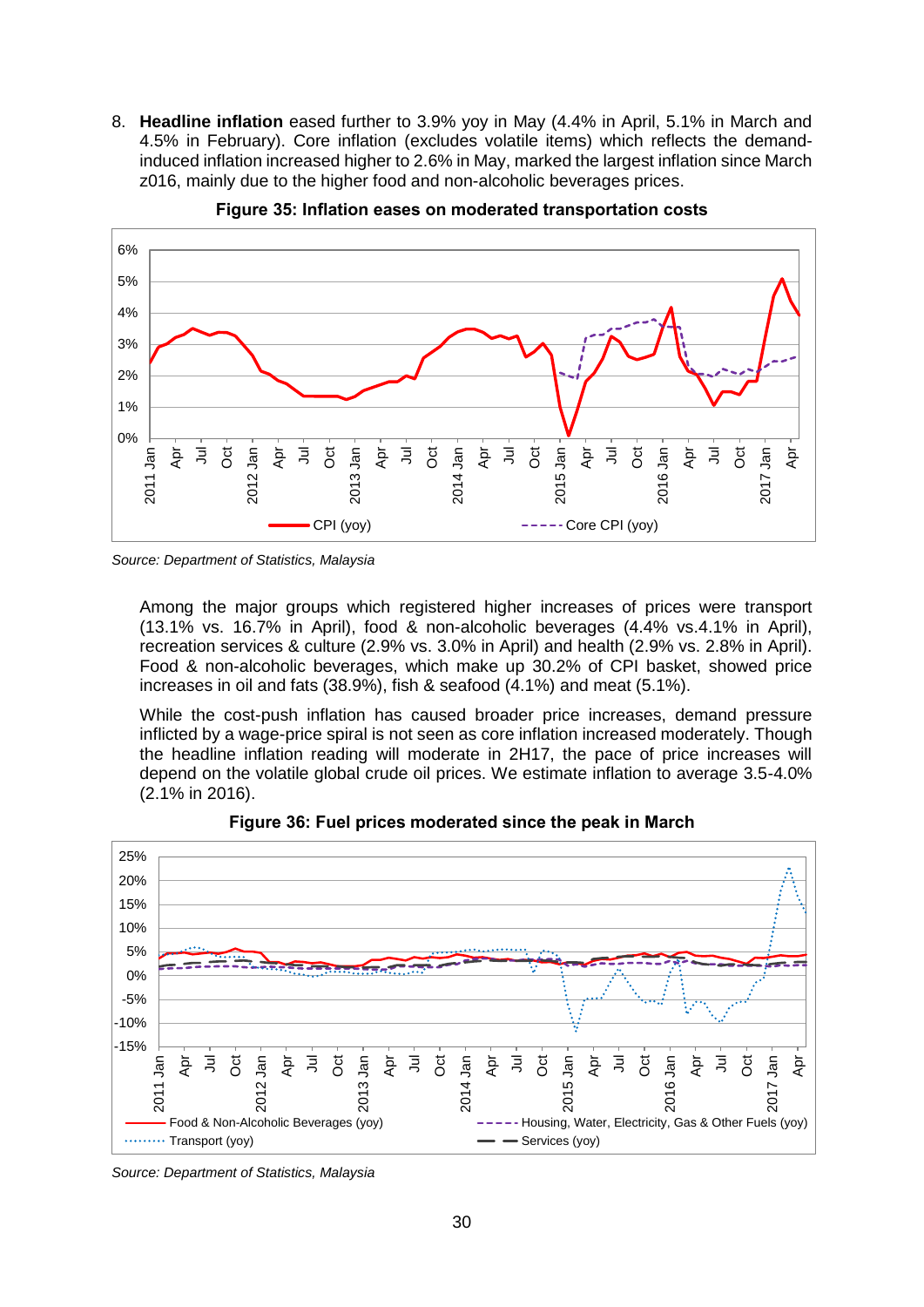9. **Loan indicators** showed mixed performance in May. **Loan applications** continue to increase by 4.9% yoy (0.6% in April) while **loan approvals** and **disbursements** declined by 2.3% and 1.3% in May respectively (+0.3% and +2.5% in April respectively). Total **loan outstanding** also paced slower to 5.5% growth in May (6.1% in April and 6.0% in March).

**Household loan** growth held steady at 5.1% in May while **business loan** growth moderated to 6.1% (7.5% in April). The moderated business loan growth was due to the decrease of 11% in mining & quarrying sector as well as softened growth in real estate, financing, insurance & business services, and electricity, gas & water supply. In terms of purposes, loan increases were recorded in purchase of both residential and nonresidential properties, personal use, credit card and construction.

Loan applications increased across all the purposes except the purchase of fixed assets other than land & building (-76.9%) and working capital (-28.0%) in May. The purchase of residential and non-residential properties, which contributed a combine share of 40.6% of the total loan applications saw 20.2% and 19.2% increase in May respectively.

Loan approvals reverted to decline by 2.3% in May from 0.3% in April and 28.9% in March respectively. Among the major declines were for working capital (-36.8%) and purchase of securities (-5.2%). Similarly, loan disbursements also contracted 1.3% in May (+2.5% in April and +15.6% in March). It was mainly pulled down by lower disbursement for working capital (-4.9%), which accounted for 59.0% of the total loan disbursements. Loan disbursements were sharply lower in the transport, storage & communication (-60.5%) and finance, insurance & business activities (-19.7%).

We estimate the banking system's loans growth to rise by 5.0% this year compared to 5.3% in 2016, supported by moderate loans demand from both households and businesses.





*Source: Bank Negara Malaysia*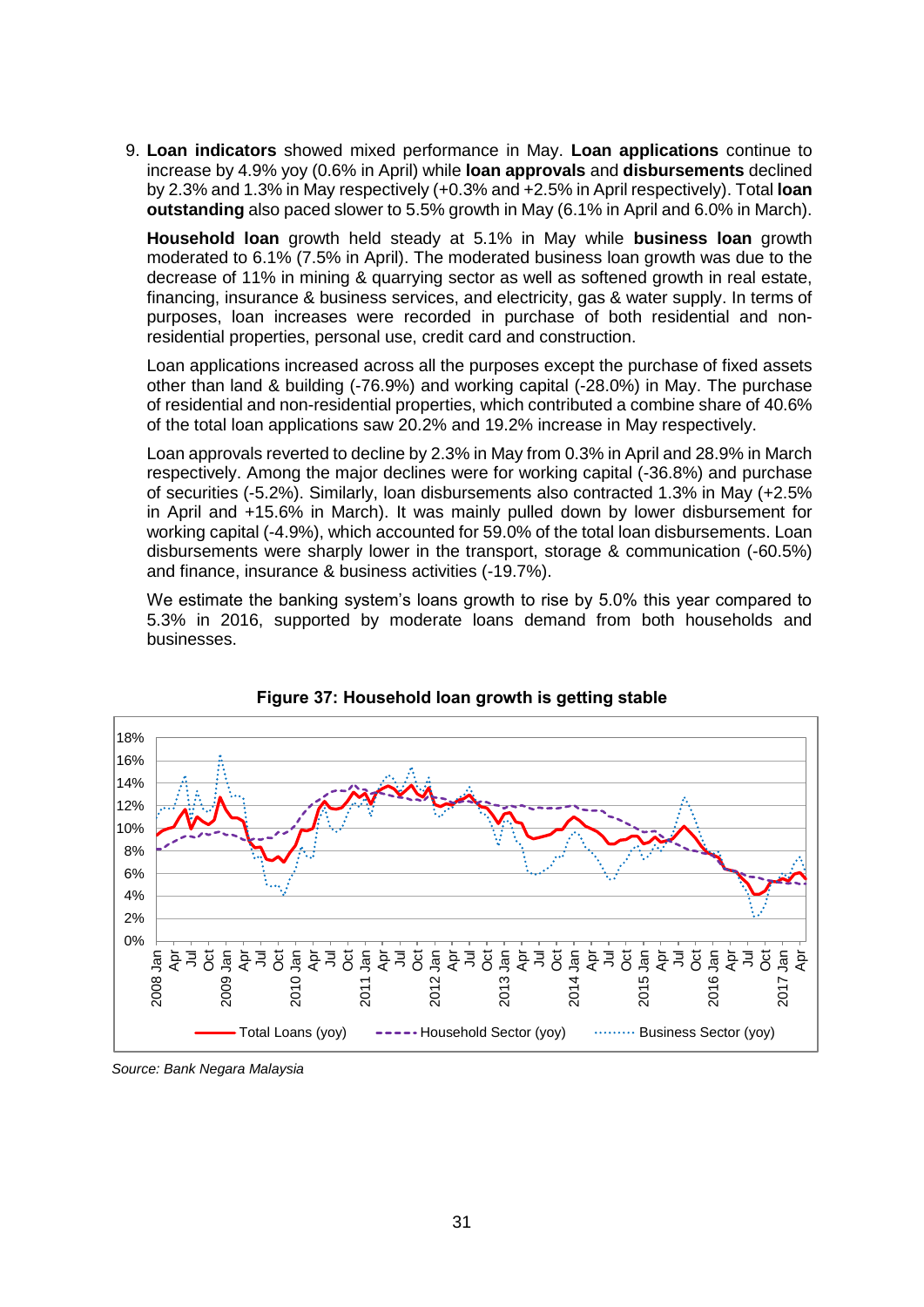10. **Bank Negara Malaysia's holdings of foreign exchange** continues to stabilise and rise gradually to US\$98.7 billion as at 15 June 2017, marking an increase of US\$4.2 billion from US\$94.5 billion at end-December 2016. The level of reserves is sufficient to finance 8.2 months of retained imports and were 1.1 times the short-term external debt.



**Figure 38: Foreign reserves rise steadily since end-December 2016**

*Source: Bank Negara Malaysia*

Net **portfolio investment** outflows continued for three consecutive quarters (-RM31.8 billion in 1Q17; -RM19.1 billion in 4Q and -RM10.6 billion in 3Q16), weighed by lingering negative sentiment about BNM's NDF restrictions, the Fed's rate hike in March, the third time since December 2015, unsettling global oil prices and the reduction of Malaysia's weightage in the JP Morgan GBI-EM Index.

Foreign investors have been net sellers of Malaysia bonds for five successive months since November 2016 due to adverse reactions toward BNM's none-deliverable forward market (NDF) as well as global investors' rebalancing of portfolio following the rise in the US Treasuries yield post the Trump's victory.

Foreigners pared down their holdings of Malaysia government bonds, which saw it fell substantially by RM61.6 billion from RM218.4 billion at end-October 2016 to RM156.8 billion at end-March 2017. Of the total, foreign holdings of Malaysian Government Securities (MGS) reduced by RM37.1 billion from RM173.0 billion at end-November 2016 to RM135.9 billion at end-March 2017. As a result, foreign-owned of Malaysia government bonds fell from a peak of 36.3% of total at end-October 2016 to 25.6% at end-March 2017. Similarly, foreign shareholding of MGS also plunged sharply to 38.5% at end-March 2017 from 51.9% at end-Oct 2016.

In April-May, foreigners have returned to the bond market as attractive value investing emerged after five successive months of selling since November 2016. In April, foreigners owned a total worth of RM162.8 billion Malaysia government bonds (RM156.8 billion at end-March) and RM141.6 billion worth of MGS (RM135.9 billion at end-March). Though foreign shareholdings of Malaysia government bonds and MGS have increased to 26.3% and 39.7% respectively at end-April 2017, they are still below than the peak of 36.3% and 51.9% respectively at end-October 2016. Non-resident holdings of government bonds increased by RM8.8 billion to RM171.6 billion at end-May, with more than 70% into medium to longer term papers, accounting for 27.2% of the total outstanding as at end-May 2017.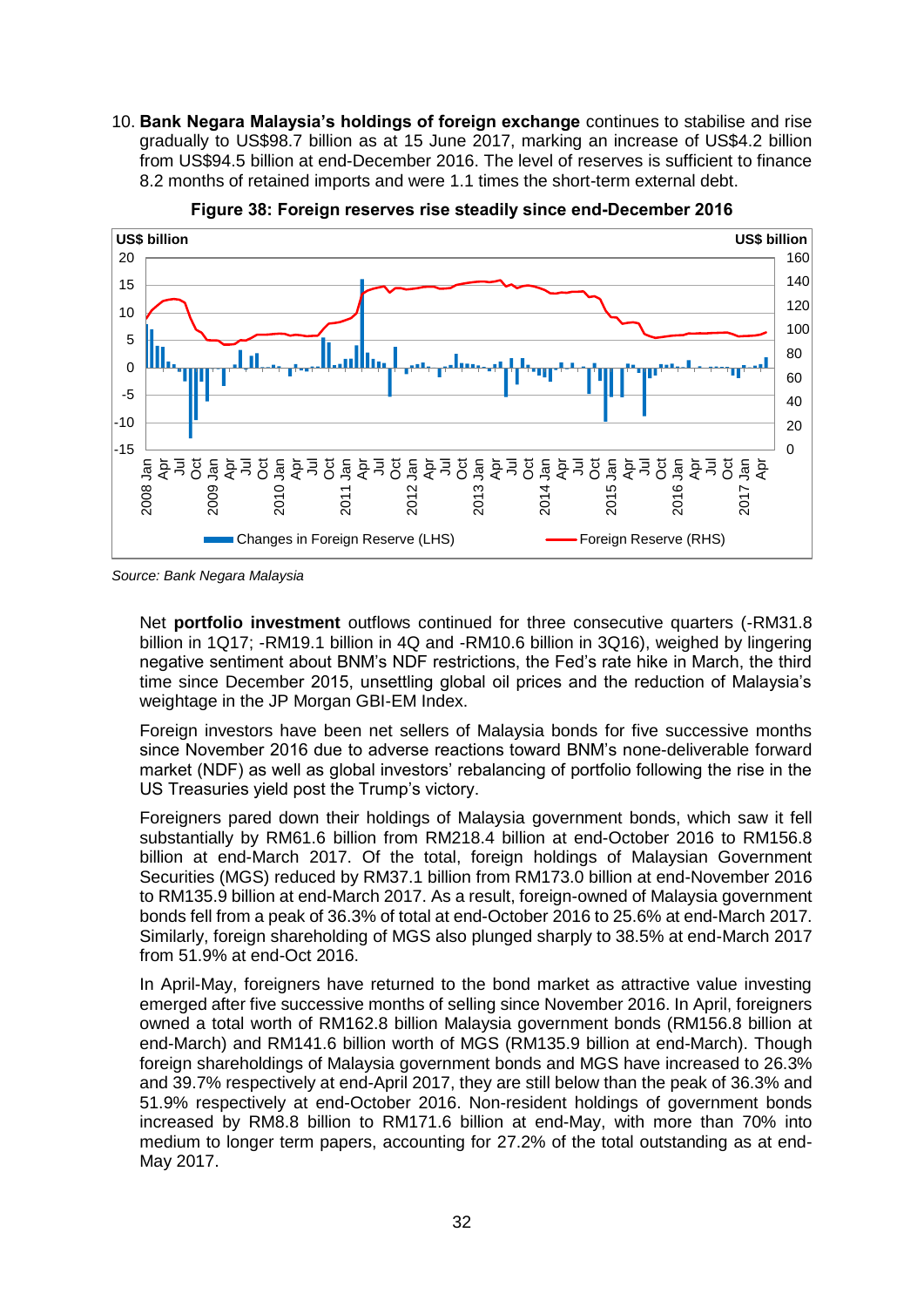While foreigners were net buyers of domestic equities amounting to RM10.8 billion in the first half of 2017, the pace of net buying has slowed to RM2.7 billion in April, RM2.1 billion in May and RM0.3 billion in June compared to RM4.3 billion in March.

Bank Negara Malaysia's onshore ringgit stabilization measures, including the requirements for exporters to convert at least 75% of their export proceeds into ringgit have increased the supply of dollars, which help buffer foreign reserves. Net foreign exchange conversion from exports amounted to US\$1.4 billion during the period Dec 2016-Mar 2017. In May, Net FX conversion was US\$1.1 billion.

Bank Negara Malaysia also engaged in the US dollar swap ranging between a maturity of up to one month, 3 months and more than 3 months and up to one year totalling US\$16.8 billion as of May to curb the depreciation pressure on ringgit, especially during the period of sustained selling of Malaysia bonds post the implementation of NDF restriction measure. The offer of US dollar via FX swaps is a different tool of FX intervention to calm the FX market without showing a sharp fall in BNM's spot reserve numbers. Going forward, the central bank will have to manage the tapering of the dollar swap on the foreign reserves stock when the swap duration matures though the reduction would be offset by net inflows of capital.

Going forward, we expect foreign reserves to rise moderately as there remain hurdles along the path of reserves accumulation: the anticipated gradual rise in the US interest rates; higher yields of the US Treasuries; maturing of outstanding Malaysian bonds (RM49.0 billion between July and November vs. RM18.3 billion between March and June 2017) as well as capital flows volatility associated with the Trump's economic policies.

During the period Jan-30 June 2017, the ringgit has strengthened by 4.5% against the US dollar, reflecting the pausing of the US strength, the positive impact of BNM's onshore ringgit market stabilisation measures as well as the inflows of portfolio investment.

Against other global and regional currencies, the ringgit weakened 3.6% to euro, 1.2% to pound sterling, 0.9% to Thai baht, 0.6% each to Singapore dollar and Korean won, 0.4% to Indian rupee and 0.2% to Japanese yen, while strengthened 6.3% to Philippine peso, 3.4% to Indonesian rupiah and 2.0% to Chinese renminbi.



**Figure 39: The ringgit appreciated against USD but weaker against others**

*Source: Bank Negara Malaysia*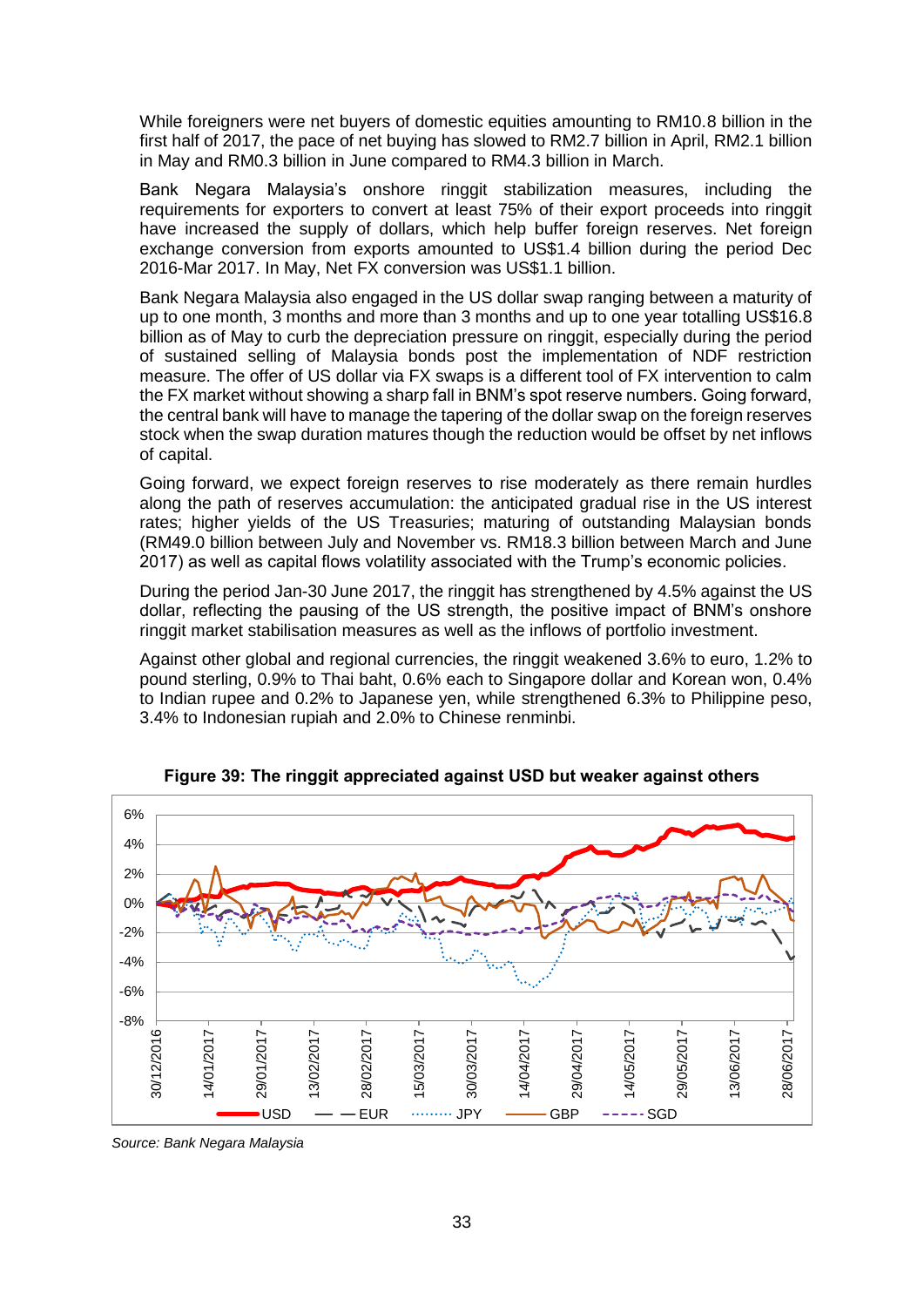

**Figure 40: Ringgit appreciated against CNY but moderating recently**

*Source: Bank Negara Malaysia*

According to the latest updates by Financial Markets Committee (7 June), the onshore foreign exchange market sustained a daily average volume of US\$9.4 billion, of which trading volume for MYR currency pairs recorded a daily average of US\$5.2 billion in May (April: US\$9.9 billion and US\$6.2 billion respectively). The exchange rate remains stable with USD/MYR 1-month implied volatility at an average of 5.0% this year. Average intraday movement recorded a daily average of 89 points while the bid-ask spread recorded an average of 26.4 basis points since end-April 2017.

The ringgit is expected to end the year 2017 at RM4.20-4.30 (End-2016: RM4.4860; End-2015: RM4.2935).